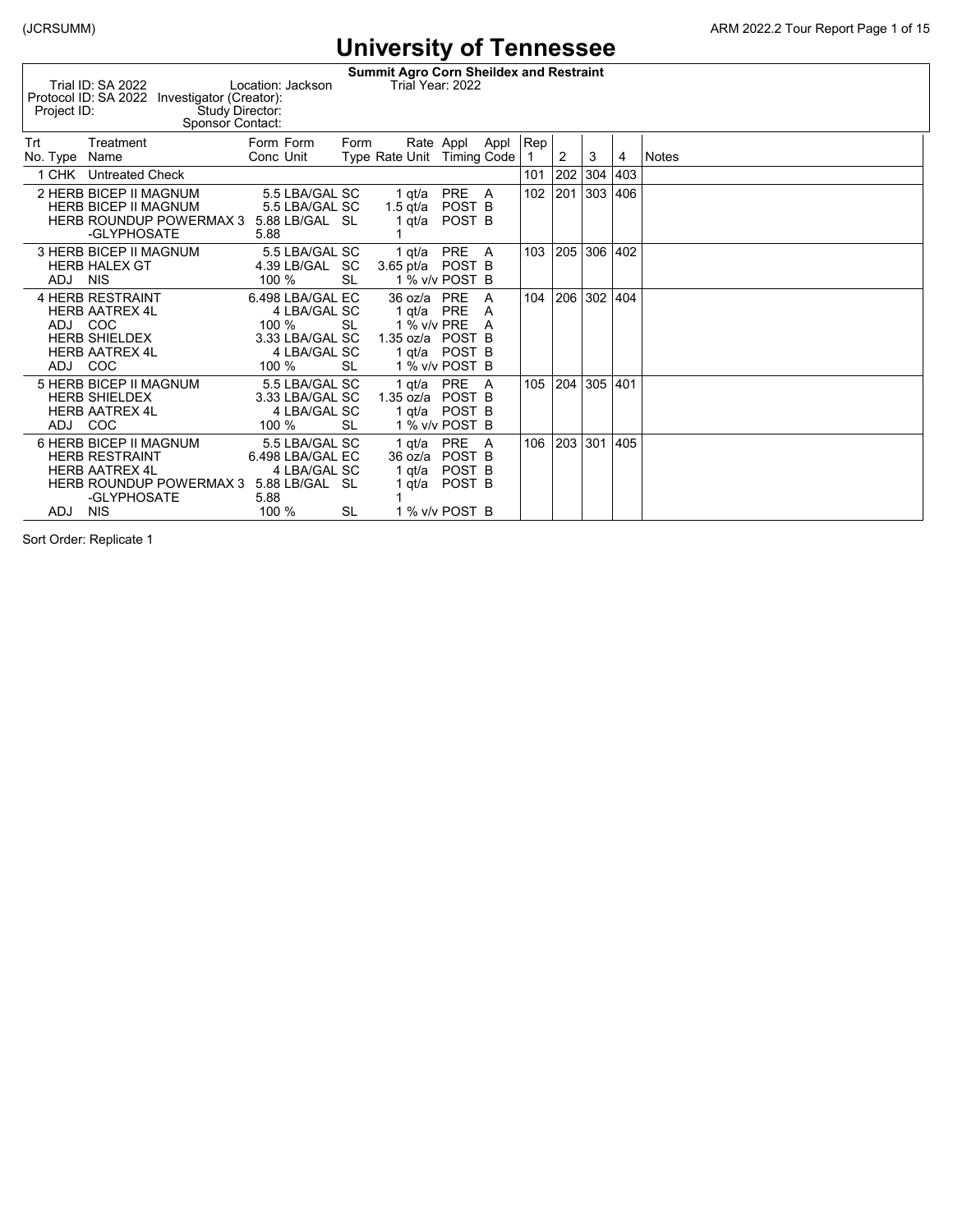| Project ID:     | Trial ID: cottoninc1<br>Location: Jackson<br>Protocol ID: cottoninc1<br>Investigator (Creator):<br>Study Director:<br>Sponsor Contact: |                        |      | <b>Spray and Mow</b><br>Trial Year: 2022 |                     |              |              |                 |   |   |              |
|-----------------|----------------------------------------------------------------------------------------------------------------------------------------|------------------------|------|------------------------------------------|---------------------|--------------|--------------|-----------------|---|---|--------------|
| Trt<br>No. Type | Treatment<br>Name                                                                                                                      | Form Form<br>Conc Unit | Form | Type Rate Unit Timing                    | Rate Appl           | Appl<br>Code | $ {\sf Rep}$ | 2               | 3 | 4 | <b>Notes</b> |
|                 | <b>HERB ROUNDUP POWERMAX 3</b><br>-GLYPHOSATE                                                                                          | 5.88 LB/GAL SL<br>5.88 |      | 32 oz/a POST<br>32                       |                     | A            | 101          | 203   301   403 |   |   |              |
|                 | 2 HERB ROUNDUP POWERMAX 3<br>-GLYPHOSATE<br>APPL MOW TWO WEEKS AFTER SPRAY                                                             | 5.88 LB/GAL SL<br>5.88 |      | 32 oz/a POST<br>32                       |                     | A            | 102          | 201 302 401     |   |   |              |
|                 | 3 HERB ROUNDUP POWERMAX 3<br>-GLYPHOSATE<br>APPL MOW TWO WEEKS AFTER SPRAY                                                             | 5.88 LB/GAL SL<br>5.88 |      | 32 oz/a POST<br>32                       |                     | A            | 103          | 202 303 402     |   |   |              |
|                 | <b>HERB ROUNDUP POWERMAX 3</b><br>-GLYPHOSATE                                                                                          | 5.88 LB/GAL SL<br>5.88 |      | 32                                       | 32 oz/a AFTER MOW B |              |              |                 |   |   |              |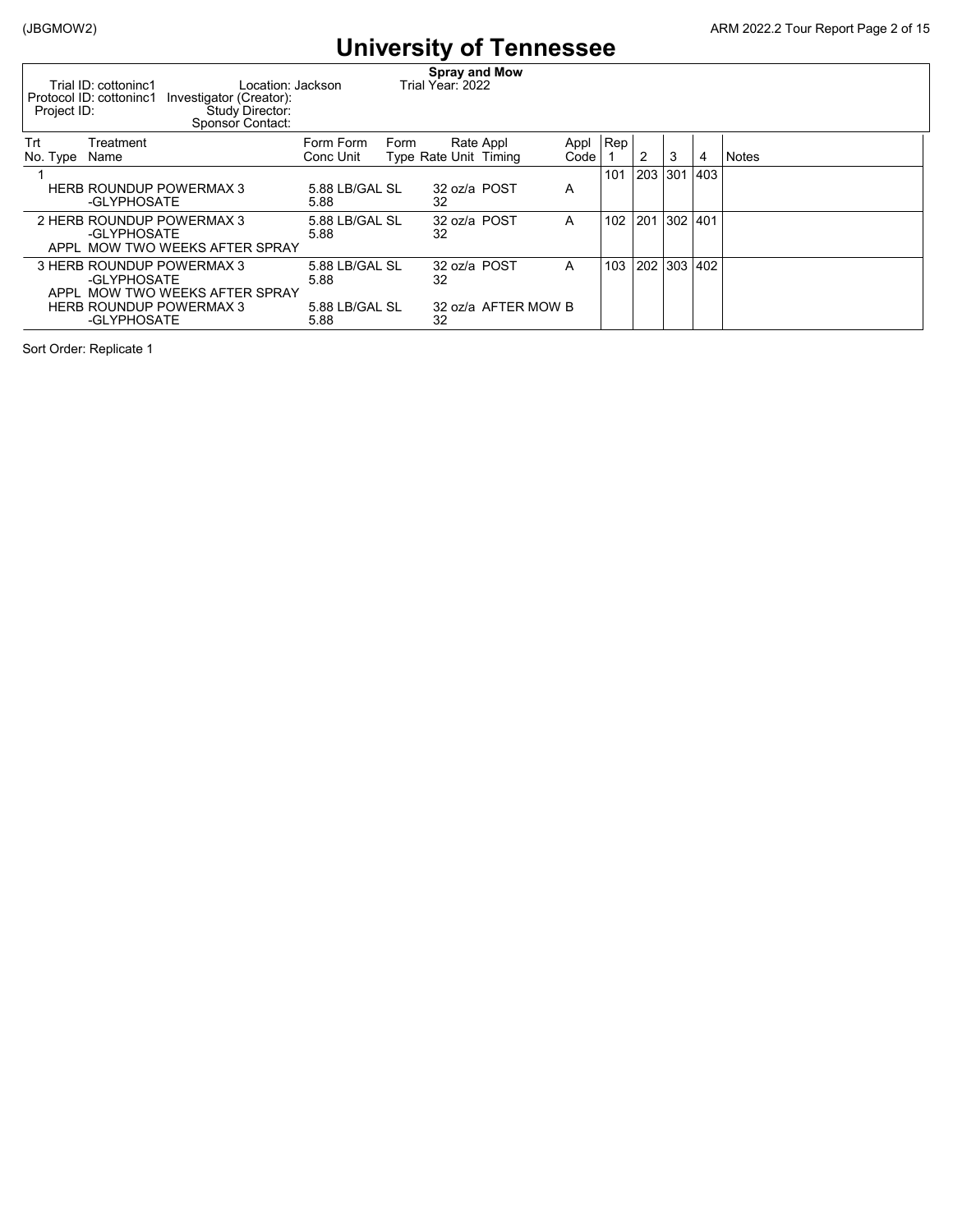|                      | <b>COTTON INC MOW</b><br>Trial ID: MOW1<br>Location: JACKSON<br>Trial Year: 2022<br>Protocol ID: MOW1<br>Investigator (Creator):<br>Study Director:<br>Project ID:<br>Sponsor Contact: |                                      |           |                              |           |      |          |     |         |     |              |  |  |  |  |
|----------------------|----------------------------------------------------------------------------------------------------------------------------------------------------------------------------------------|--------------------------------------|-----------|------------------------------|-----------|------|----------|-----|---------|-----|--------------|--|--|--|--|
| Trt<br>No. Type Name | Treatment                                                                                                                                                                              | Form Form<br>Conc Unit               | Form      | Type Rate Unit Timing Code   | Rate Appl | Appl | Rep<br>1 | 2   | 3       | 4   | <b>Notes</b> |  |  |  |  |
| CHK                  | <b>Untreated Check</b>                                                                                                                                                                 |                                      |           |                              |           |      | 101      | 204 | 305     | 403 |              |  |  |  |  |
|                      | 2 HERB ENGENIA<br><b>HERB ROUNDUP POWERMAX 3</b><br>-GLYPHOSATE<br>CULT MOW 3 DAY AFTER SPRAY                                                                                          | 5 LBAE/GAL SL<br>5.88 LB/GAL<br>5.88 | <b>SL</b> | $12.8$ oz/a<br>32 oz/a<br>32 | Α<br>A    |      | 102      | 207 | 303 404 |     |              |  |  |  |  |
|                      | <b>3 HERB ENGENIA</b><br><b>HERB ROUNDUP POWERMAX 3</b><br>-GLYPHOSATE<br>CULT MOW 1 DAY AFTER SPRAY                                                                                   | 5 LBAE/GAL SL<br>5.88 LB/GAL<br>5.88 | <b>SL</b> | $12.8$ oz/a<br>32 oz/a<br>32 | Α<br>A    |      | 103      | 209 | 301 406 |     |              |  |  |  |  |
|                      | 4 CULT MOW SPRAY AFTER<br><b>HERB ENGENIA</b><br><b>HERB ROUNDUP POWERMAX 3</b><br>-GLYPHOSATE                                                                                         | 5 LBAE/GAL SL<br>5.88 LB/GAL<br>5.88 | -SL       | $12.8$ oz/a<br>32 oz/a<br>32 | B<br>B    |      | 104      | 208 | 302 407 |     |              |  |  |  |  |
|                      | 5 CULT MOW SPRAY 1 DAY AFTER<br><b>HERB ENGENIA</b><br><b>HERB ROUNDUP POWERMAX 3</b><br>-GLYPHOSATE                                                                                   | 5 LBAE/GAL SL<br>5.88 LB/GAL<br>5.88 | -SL       | $12.8$ oz/a<br>32 oz/a<br>32 | C<br>C    |      | 105      | 206 | 309     | 402 |              |  |  |  |  |
|                      | 6 CULT MOW SPRAY 3 DAY AFTER<br><b>HERB ENGENIA</b><br><b>HERB ROUNDUP POWERMAX 3</b><br>-GLYPHOSATE                                                                                   | 5 LBAE/GAL SL<br>5.88 LB/GAL<br>5.88 | -SL       | $12.8$ oz/a<br>32 oz/a<br>32 | D<br>D    |      | 106      | 203 | 307 405 |     |              |  |  |  |  |
|                      | 7 CULT MOW SPRAY AFTER<br><b>HERB DIREX</b>                                                                                                                                            | 4 LBA/GAL L                          |           | 32 oz/a                      | B         |      | 107      | 202 | 308 401 |     |              |  |  |  |  |
|                      | 8 CULT MOW SPRAY AFTER<br><b>HERB REVITON</b>                                                                                                                                          | 2.83 LB/GAL                          | <b>SC</b> | 3 oz/a                       | B         |      | 108      | 201 | 306 408 |     |              |  |  |  |  |
|                      | 9 CULT MOW SPRAY AFTER<br><b>HERB LIBERTY 280 SL</b><br>-GLUFOSINATE                                                                                                                   | 2.34 LBA/GAL L<br>2.34               |           | 43 oz/a<br>43                | B         |      | 109      | 205 | 304 409 |     |              |  |  |  |  |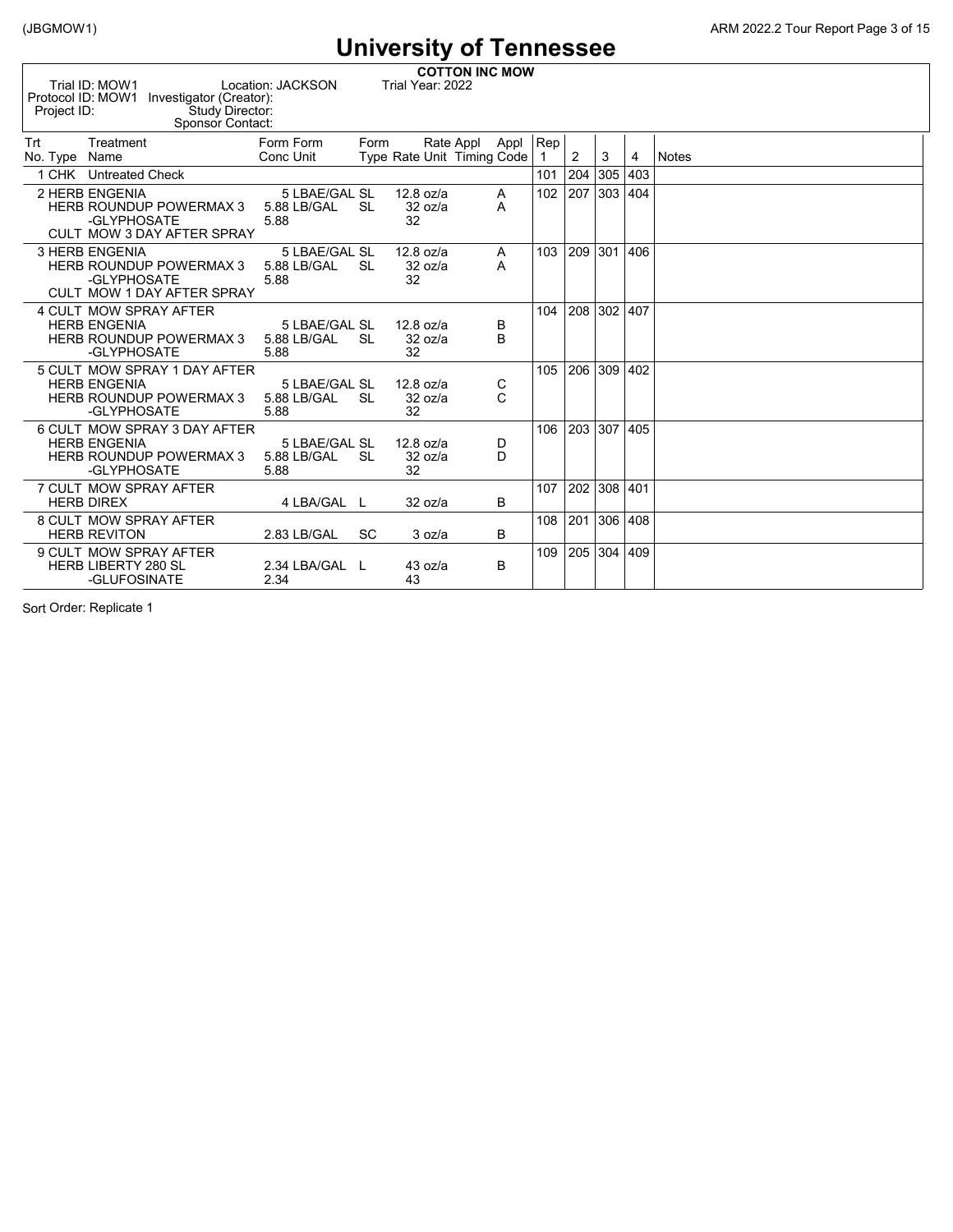Type PG Year Cty Pl.No. Ver. Rev. Cty Reg No. Trial ID: MKD H 2022 US F44 A 01.0 US US0 001 GEP: Title: ALITE 27 / VALUE OF RESIDUAL / EPOST / EFFICACY GEP Guideline:

Short Trial ID: H22F44A-US0001 Licensee:

|                                               | Product/Entry<br>Trt Typ Name                                                                                                                                                | Form Conc<br>Conc Unit FO Rate      |                                                                                                                                      |          | Product Prod Appl Appl Rep | Unit Code Time                                                                                                                                                |            |                                                                                                                                                            | $\mathbf 1$ | $\overline{2}$ | 3   | Notes |
|-----------------------------------------------|------------------------------------------------------------------------------------------------------------------------------------------------------------------------------|-------------------------------------|--------------------------------------------------------------------------------------------------------------------------------------|----------|----------------------------|---------------------------------------------------------------------------------------------------------------------------------------------------------------|------------|------------------------------------------------------------------------------------------------------------------------------------------------------------|-------------|----------------|-----|-------|
| 1 C                                           | <b>CHECK</b>                                                                                                                                                                 |                                     |                                                                                                                                      |          |                            |                                                                                                                                                               | ABC NA2    |                                                                                                                                                            | 101         | 206            | 308 |       |
| 2 H<br>H<br>H<br>S<br>н<br>н                  | PROWL H2O<br><b>ENGENIA</b><br>ROUNDUP POWERMAX3<br><b>AEGOS</b><br>LIBERTY 280 SL<br>ROUNDUP POWERMAX3                                                                      |                                     | 455.0 GA/L CS<br>600.0 GA/L SL<br>575.0 GA/L SL<br>703.0 GA/L SL<br>281.8 GA/L SL<br>575.0 GA/L SL                                   |          |                            | 16.0 fl oz/a A<br>12.8 fl oz/a B<br>30.0 fl oz/a B<br>8.0 fl oz/a B<br>32.0 fl oz/a C<br>30.0 fl oz/a C                                                       |            | VA<br>NA <sub>2</sub><br>NA <sub>2</sub><br>NA <sub>2</sub><br>NA <sub>2</sub><br>NA <sub>2</sub>                                                          | $102$ 208   |                | 306 |       |
| S<br>3 H<br>H.<br>н<br>S<br>H<br>H.<br>S      | AMS2000<br>DIREX 4L<br>ENGENIA<br>ROUNDUP POWERMAX3<br><b>AEGOS</b><br>LIBERTY 280 SL<br>ROUNDUP POWERMAX3<br>AMS2000                                                        | 100.0 %<br>575.0 GA/L SL<br>100.0 % | 480.0 GA/L SC<br>600.0 GA/L SL<br>575.0 GA/L SL<br>703.0 GA/L SL<br>281.8 GA/L SL                                                    | SG<br>SG |                            | 1.5 lb/a<br>24.0 fl oz/a A<br>12.8 fl oz/a B<br>30.0 fl oz/a B<br>8.0 fl oz/a B<br>32.0 fl oz/a C<br>30.0 fl oz/a C<br>1.5 lb/a                               | - C<br>- C | NA <sub>2</sub><br>VA<br>NA <sub>2</sub><br>NA <sub>2</sub><br>NA <sub>2</sub><br>NA <sub>2</sub><br>NA <sub>2</sub><br>NA <sub>2</sub>                    | 103         | 207   302      |     |       |
| 4 H<br>H<br>н<br>H<br>S<br>H<br>H<br>S        | DIREX 4L<br><b>ENGENIA</b><br><b>OUTLOOK</b><br>ROUNDUP POWERMAX3<br><b>AEGOS</b><br>LIBERTY 280 SL<br>LIBERTY 280 SL<br>ROUNDUP POWERMAX3<br>AMS2000                        | 100.0 %                             | 480.0 GA/L SC<br>600.0 GA/L SL<br>720.0 GA/L EC<br>575.0 GA/L SL<br>703.0 GA/L SL<br>281.8 GA/L SL<br>575.0 GA/L SL                  | SG       |                            | 24.0 fl oz/a A<br>12.8 fl oz/a B<br>12.8 fl oz/a B<br>30.0 fl oz/a B<br>8.0 fl oz/a B<br>32.0 fl oz/a C<br>30.0 fl oz/a C<br>1.5 lb/a                         | - C        | VA<br>NA <sub>2</sub><br>NA <sub>2</sub><br>NA <sub>2</sub><br>NA <sub>2</sub><br>NA <sub>2</sub><br>NA <sub>2</sub><br>NA <sub>2</sub>                    |             | 104 205 301    |     |       |
| 5 H<br>H<br>н<br>H<br>H<br>S<br>H<br>н<br>S   | DIREX 4L<br><b>ENGENIA</b><br><b>OUTLOOK</b><br>ALITE 27<br>ROUNDUP POWERMAX3<br><b>AEGOS</b><br>LIBERTY 280 SL<br>ROUNDUP POWERMAX3<br>AMC2000<br>LIBERTY 280 SL<br>AMS2000 | 100.0 %                             | 480.0 GA/L SC<br>600.0 GA/L SL<br>720.0 GA/L EC<br>486.0 GA/L SC<br>575.0 GA/L SL<br>703.0 GA/L SL<br>281.8 GA/L SL<br>575.0 GA/L SL | SG       |                            | 24.0 fl oz/a A<br>12.8 fl oz/a B<br>12.8 fl oz/a B<br>3.0 fl oz/a B<br>30.0 fl oz/a B<br>8.0 fl oz/a B<br>32.0 fl oz/a C<br>30.0 fl oz/a C<br>1.5 lb/a $\,$ C |            | VA<br>NA <sub>2</sub><br>NA <sub>2</sub><br>NA <sub>2</sub><br>NA <sub>2</sub><br>NA <sub>2</sub><br>NA <sub>2</sub><br>NA <sub>2</sub><br>NA <sub>2</sub> |             | 105 203 305    |     |       |
| 6 H<br>H<br>H<br>H<br>H<br>S<br>н<br>н<br>S   | ALITE 27<br>DIREX 4L<br><b>ENGENIA</b><br><b>OUTLOOK</b><br>ROUNDUP POWERMAX3<br><b>AEGOS</b><br>LIBERTY 280 SL<br>LIBERTY 280 SL<br>ROUNDUP POWERMAX3<br>AMS2000<br>AMS2000 | 100.0 %                             | 486.0 GA/L SC<br>480.0 GA/L SC<br>600.0 GA/L SL<br>720.0 GA/L EC<br>575.0 GA/L SL<br>703.0 GA/L SL<br>281.8 GA/L SL<br>575.0 GA/L SL | SG       |                            | 3.0 fl oz/a A<br>24.0 fl oz/a A<br>12.8 fl oz/a B<br>12.8 fl oz/a B<br>30.0 fl oz/a B<br>8.0 fl oz/a B<br>32.0 fl oz/a C<br>30.0 fl oz/a C<br>1.5 lb/a        | – C        | VA<br>VA<br>NA <sub>2</sub><br>NA <sub>2</sub><br>NA <sub>2</sub><br>NA <sub>2</sub><br>NA <sub>2</sub><br>NA <sub>2</sub><br>NA <sub>2</sub>              |             | 106 201 303    |     |       |
| 7 H<br>H<br>н<br>H<br>н<br>S.<br>H<br>H.<br>S | ALITE 27<br>PROWL H <sub>2</sub> O<br><b>ENGENIA</b><br><b>OUTLOOK</b><br>ROUNDUP POWERMAX3<br><b>AEGOS</b><br>LIBERTY 280 SL<br>ROUNDUP POWERMAX3<br>AMS2000                | 100.0%                              | 486.0 GA/L SC<br>455.0 GA/L CS<br>600.0 GA/L SL<br>720.0 GA/L EC<br>575.0 GA/L SL<br>703.0 GA/L SL<br>281.8 GA/L SL<br>575.0 GA/L SL | SG       |                            | 3.0 fl oz/a A<br>32.0 fl oz/a A<br>12.8 fl oz/a B<br>12.8 fl oz/a B<br>30.0 fl oz/a B<br>8.0 fl oz/a B<br>32.0 fl oz/a C<br>30.0 fl oz/a C<br>1.5 lb/a        | - C        | VA<br>VA<br>NA <sub>2</sub><br>NA <sub>2</sub><br>NA <sub>2</sub><br>NA <sub>2</sub><br>NA <sub>2</sub><br>NA <sub>2</sub><br>NA <sub>2</sub>              |             | 107 204 307    |     |       |
| 8 H<br>H<br>Н.<br>н<br>S<br>H.<br>H<br>S      | <b>WARRANT ULTRA</b><br>XTENDIMAX WITH VAPORGRIP TECHN 350.0 GA/L SL<br>ROUNDUP POWERMAX3<br>DUAL II MAGNUM<br>VOLT-EDGE<br>LIBERTY 280 SL<br>ROUNDUP POWERMAX3<br>AMS2000   | 1270.0 GA/L SL<br>100.0 %           | 413.0 GA/L CS<br>575.0 GA/L SL<br>917.0 GA/L EC<br>281.8 GA/L SL<br>575.0 GA/L SL                                                    | SG       |                            | 56.0 fl oz/a A<br>22.0 fl oz/a B<br>30.0 fl oz/a B<br>16.0 fl oz/a B<br>20.0 fl oz/a B<br>32.0 fl oz/a C<br>30.0 fl oz/a C<br>$1.5$ lb/a                      | - C        | VA.<br>NA <sub>2</sub><br>NA <sub>2</sub><br>NA <sub>2</sub><br>NA <sub>2</sub><br>NA <sub>2</sub><br>NA <sub>2</sub><br>NA2                               |             | 108 202 304    |     |       |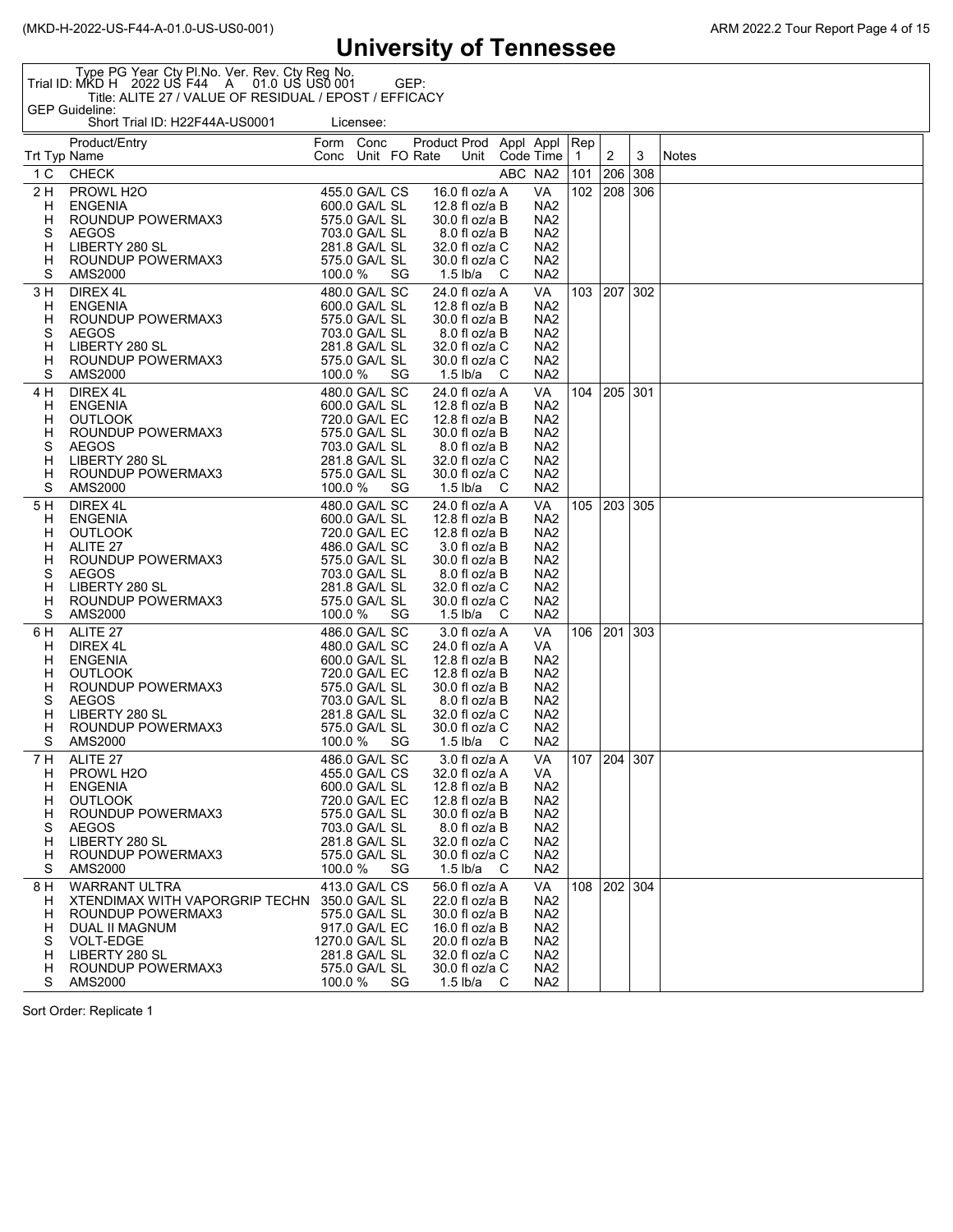Type PG Year Cty Pl.No. Ver. Rev. Cty Reg No. Trial ID: MKD H 2022 US F43 A 01.0 US US0 001 GEP: Title: ALITE 27 / FIT @ EPOST / EFFICACY / CROP SAFETY GEP Guideline:

|                     | Short Trial ID: H22F43A-US0001               |                                | Licensee: |    |                        |                                  |     |                                    |                |                |   |              |
|---------------------|----------------------------------------------|--------------------------------|-----------|----|------------------------|----------------------------------|-----|------------------------------------|----------------|----------------|---|--------------|
|                     | Product/Entry                                | Form Conc                      |           |    | Product Prod Appl Appl |                                  |     |                                    | $ {\sf Rep}$   |                |   |              |
| <b>Trt Typ Name</b> |                                              | Conc Unit FO Rate              |           |    |                        | Unit                             |     | Code Time                          | $\overline{1}$ | $\overline{2}$ | 3 | <b>Notes</b> |
| 1 C                 | <b>CHECK</b>                                 |                                |           |    |                        |                                  |     |                                    | 101            | 202 305        |   |              |
| 2H                  | DIREX 4L                                     | 480.0 GA/L SC                  |           |    |                        | 24.0 fl oz/a A                   |     | VA                                 | 102            | 201 303        |   |              |
| H                   | <b>ENGENIA</b>                               | 600.0 GA/L SL                  |           |    |                        | 12.8 fl oz/a B                   |     | NA <sub>2</sub>                    |                |                |   |              |
| H                   | <b>OUTLOOK</b>                               | 720.0 GA/L EC                  |           |    |                        | 12.8 fl oz/a B                   |     | NA <sub>2</sub>                    |                |                |   |              |
| н                   | ROUNDUP POWERMAX3                            | 575.0 GA/L SL                  |           |    |                        | 30.0 fl oz/a B                   |     | NA <sub>2</sub>                    |                |                |   |              |
| S                   | <b>AEGOS</b>                                 | 703.0 GA/L SL                  |           |    |                        | 8.0 fl oz/a B                    |     | NA <sub>2</sub>                    |                |                |   |              |
| 3 H                 | DIREX 4L                                     | 480.0 GA/L SC                  |           |    |                        | 24.0 fl oz/a A                   |     | <b>VA</b>                          | 103            | 208 307        |   |              |
| Н                   | LIBERTY 280 SL                               | 281.8 GA/L SL                  |           |    |                        | 32.0 fl oz/a C                   |     | NA <sub>2</sub>                    |                |                |   |              |
| н                   | <b>OUTLOOK</b><br>ROUNDUP POWERMAX3          | 720.0 GA/L EC<br>575.0 GA/L SL |           |    |                        | 12.8 fl oz/a C<br>30.0 fl oz/a C |     | NA <sub>2</sub><br>NA <sub>2</sub> |                |                |   |              |
| н<br>S              | AMS2000                                      | 100.0 %                        |           | SG |                        | 1.5 lb/a                         | - C | NA <sub>2</sub>                    |                |                |   |              |
| 4 H                 | DIREX 4L                                     | 480.0 GA/L SC                  |           |    |                        | 24.0 fl oz/a A                   |     | VA                                 | 104            | 206 302        |   |              |
| H                   | <b>ENGENIA</b>                               | 600.0 GA/L SL                  |           |    |                        | 12.8 fl oz/a B                   |     | NA <sub>2</sub>                    |                |                |   |              |
| н                   | <b>OUTLOOK</b>                               | 720.0 GA/L EC                  |           |    |                        | 12.8 fl oz/a B                   |     | NA <sub>2</sub>                    |                |                |   |              |
| н                   | ROUNDUP POWERMAX3                            | 575.0 GA/L SL                  |           |    |                        | 30.0 fl oz/a B                   |     | NA <sub>2</sub>                    |                |                |   |              |
| н                   | ALITE 27                                     | 486.0 GA/L SC                  |           |    |                        | 3.0 fl oz/a B                    |     | NA <sub>2</sub>                    |                |                |   |              |
| S                   | <b>AEGOS</b>                                 | 703.0 GA/L SL                  |           |    |                        | 8.0 fl oz/a B                    |     | NA <sub>2</sub>                    |                |                |   |              |
| 5 H                 | DIREX 4L                                     | 480.0 GA/L SC                  |           |    |                        | 24.0 fl oz/a A                   |     | <b>VA</b>                          | 105            | 204 301        |   |              |
| н                   | LIBERTY 280 SL                               | 281.8 GA/L SL                  |           |    |                        | 32.0 fl oz/a C                   |     | NA <sub>2</sub>                    |                |                |   |              |
| н                   | <b>OUTLOOK</b>                               | 720.0 GA/L EC                  |           |    |                        | 12.8 fl oz/a C                   |     | NA <sub>2</sub>                    |                |                |   |              |
| н                   | ROUNDUP POWERMAX3                            | 575.0 GA/L SL                  |           |    |                        | 30.0 fl oz/a C                   |     | NA <sub>2</sub>                    |                |                |   |              |
| н                   | ALITE 27                                     | 486.0 GA/L SC<br>100.0 %       |           |    |                        | $3.0$ fl oz/a C                  |     | NA <sub>2</sub>                    |                |                |   |              |
| S                   | AMS2000                                      |                                |           | SG |                        | 1.5 $lb/a$ C                     |     | NA <sub>2</sub>                    |                |                |   |              |
| 6 H                 | DIREX 4L                                     | 480.0 GA/L SC                  |           |    |                        | 24.0 fl oz/a A                   |     | <b>VA</b>                          | 106            | 203 306        |   |              |
| H                   | <b>ENGENIA</b><br>ROUNDUP POWERMAX3          | 600.0 GA/L SL<br>575.0 GA/L SL |           |    |                        | 12.8 fl oz/a B<br>30.0 fl oz/a B |     | NA <sub>2</sub><br>NA <sub>2</sub> |                |                |   |              |
| н<br>н              | ALITE 27                                     | 486.0 GA/L SC                  |           |    |                        | $3.0$ fl oz/a B                  |     | NA <sub>2</sub>                    |                |                |   |              |
| S                   | <b>AEGOS</b>                                 | 703.0 GA/L SL                  |           |    |                        | 8.0 fl oz/a B                    |     | NA <sub>2</sub>                    |                |                |   |              |
| 7 H                 | DIREX 4L                                     | 480.0 GA/L SC                  |           |    |                        | 24.0 fl oz/a A                   |     | VA                                 | 107            | 205 308        |   |              |
| н                   | LIBERTY 280 SL                               | 281.8 GA/L SL                  |           |    |                        | 32.0 fl oz/a C                   |     | NA <sub>2</sub>                    |                |                |   |              |
| н                   | ROUNDUP POWERMAX3                            | 575.0 GA/L SL                  |           |    |                        | 30.0 fl oz/a C                   |     | NA <sub>2</sub>                    |                |                |   |              |
| н                   | ALITE 27                                     | 486.0 GA/L SC                  |           |    |                        | $3.0$ fl oz/a C                  |     | NA <sub>2</sub>                    |                |                |   |              |
| S                   | AMS2000                                      | 100.0 %                        |           | SG |                        | 1.5 lb/a $C$                     |     | NA <sub>2</sub>                    |                |                |   |              |
| 8 H                 | DIREX 4L                                     | 480.0 GA/L SC                  |           |    |                        | 24.0 fl oz/a A                   |     | VA                                 | 108            | 207 304        |   |              |
| H                   | XTENDIMAX WITH VAPORGRIP TECHN 350.0 GA/L SL |                                |           |    |                        | 22.0 fl oz/a B                   |     | NA <sub>2</sub>                    |                |                |   |              |
| н                   | <b>DUAL MAGNUM</b>                           | 915.0 GA/L EC                  |           |    |                        | 16.0 fl oz/a B                   |     | NA <sub>2</sub>                    |                |                |   |              |
| н                   | ROUNDUP POWERMAX3                            | 575.0 GA/L SL                  |           |    |                        | 30.0 fl oz/a B                   |     | NA <sub>2</sub>                    |                |                |   |              |
| Y                   | <b>VAPOR GRIP XTRA</b>                       |                                |           |    |                        |                                  |     |                                    |                |                |   |              |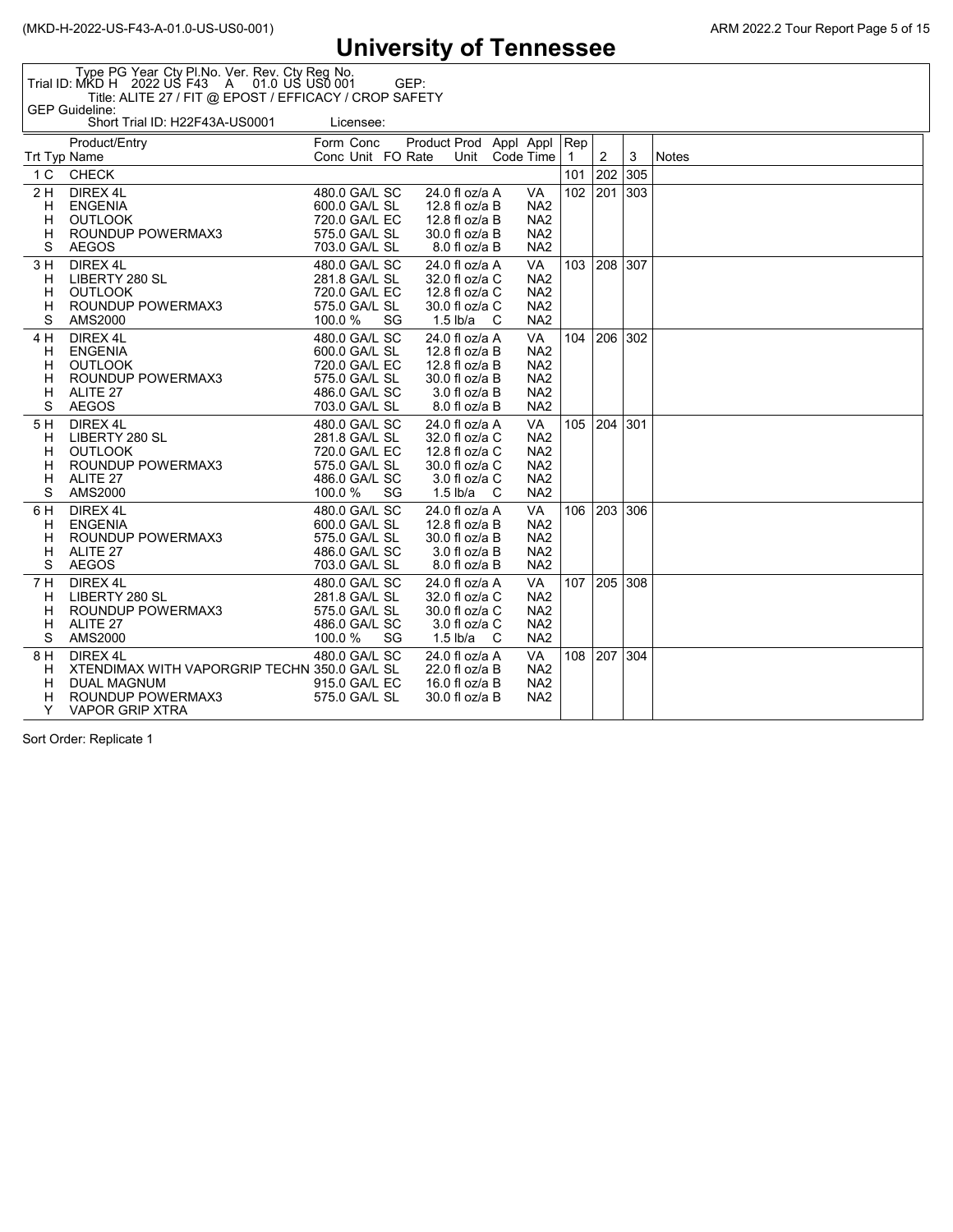Type PG Year Cty Pl.No. Ver. Rev. Cty Reg No. Trial ID: MKD H 2022 US F34 A 01.0 US UTN 001 GEP: Title: ALITE 27 / VALUE OF TWO COMPONENT PRE / EFFICACY GEP Guideline:

|                | Product/Entry                   | Form Conc         | Product Prod Appl Appl |      |   |           | Rep ' |     |     |       |
|----------------|---------------------------------|-------------------|------------------------|------|---|-----------|-------|-----|-----|-------|
| Trt Typ Name   |                                 | Conc Unit FO Rate |                        | Unit |   | Code Time |       | 2   | 3   | Notes |
| 1 <sup>C</sup> | <b>CHECK</b>                    |                   |                        |      | A | VA        | 101   | 203 | 305 |       |
| 2 H            | DIREX 4L                        | 480.0 GA/L SC     | 24.0 fl oz/a A         |      |   | VA        | 102   | 205 | 302 |       |
| н              | <b>ENGENIA</b>                  | 600.0 GA/L SL     | 12.8 fl oz/a B         |      |   | NA.       |       |     |     |       |
| н              | <b>OUTLOOK</b>                  | 720.0 GA/L EC     | 12.8 fl oz/a B         |      |   | NA.       |       |     |     |       |
| н              | ROUNDUP POWERMAX3 575.0 GA/L SL |                   | 30.0 fl oz/a B         |      |   | NA.       |       |     |     |       |
| S              | AEGOS                           | 703.0 GA/L SL     | 8.0 fl oz/a B          |      |   | NA.       |       |     |     |       |
| 3 H            | PROWL H <sub>2</sub> O          | 455.0 GA/L CS     | 32.0 fl oz/a A         |      |   | VA.       | 103   | 201 | 304 |       |
| н              | <b>ENGENIA</b>                  | 600.0 GA/L SL     | 12.8 fl oz/a B         |      |   | <b>NA</b> |       |     |     |       |
| н              | <b>OUTLOOK</b>                  | 720.0 GA/L EC     | 12.8 fl oz/a B         |      |   | <b>NA</b> |       |     |     |       |
| н              | ROUNDUP POWERMAX3 575.0 GA/L SL |                   | 30.0 fl oz/a B         |      |   | NA.       |       |     |     |       |
| S              | <b>AEGOS</b>                    | 703.0 GA/L SL     | 8.0 fl oz/a B          |      |   | NA.       |       |     |     |       |
| 4 H            | ALITE 27                        | 486.0 GA/L SC     | 3.0 fl oz/a A          |      |   | VA.       | 104   | 202 | 301 |       |
| н              | DIREX 4L                        | 480.0 GA/L SC     | 24.0 fl oz/a A         |      |   | VA        |       |     |     |       |
| н              | <b>ENGENIA</b>                  | 600.0 GA/L SL     | 12.8 fl oz/a C         |      |   | NA.       |       |     |     |       |
| н              | <b>OUTLOOK</b>                  | 720.0 GA/L EC     | 12.8 fl oz/a C         |      |   | NA        |       |     |     |       |
| н              | ROUNDUP POWERMAX3 575.0 GA/L SL |                   | 30.0 fl oz/a C         |      |   | <b>NA</b> |       |     |     |       |
| S              | <b>AEGOS</b>                    | 703.0 GA/L SL     | 8.0 fl oz/a C          |      |   | NA        |       |     |     |       |
| 5 H            | ALITE 27                        | 486.0 GA/L SC     | 3.0 fl oz/a A          |      |   | VA.       | 105   | 204 | 303 |       |
| н              | PROWL H <sub>2</sub> O          | 455.0 GA/L CS     | 32.0 fl oz/a A         |      |   | <b>VA</b> |       |     |     |       |
| н              | <b>ENGENIA</b>                  | 600.0 GA/L SL     | 12.8 fl oz/a C         |      |   | NA.       |       |     |     |       |
| н              | <b>OUTLOOK</b>                  | 720.0 GA/L EC     | 12.8 fl oz/a C         |      |   | NA.       |       |     |     |       |
| н              | ROUNDUP POWERMAX3 575.0 GA/L SL |                   | 30.0 fl oz/a C         |      |   | NA.       |       |     |     |       |
| S              | <b>AEGOS</b>                    | 703.0 GA/L SL     | 8.0 fl oz/a C          |      |   | <b>NA</b> |       |     |     |       |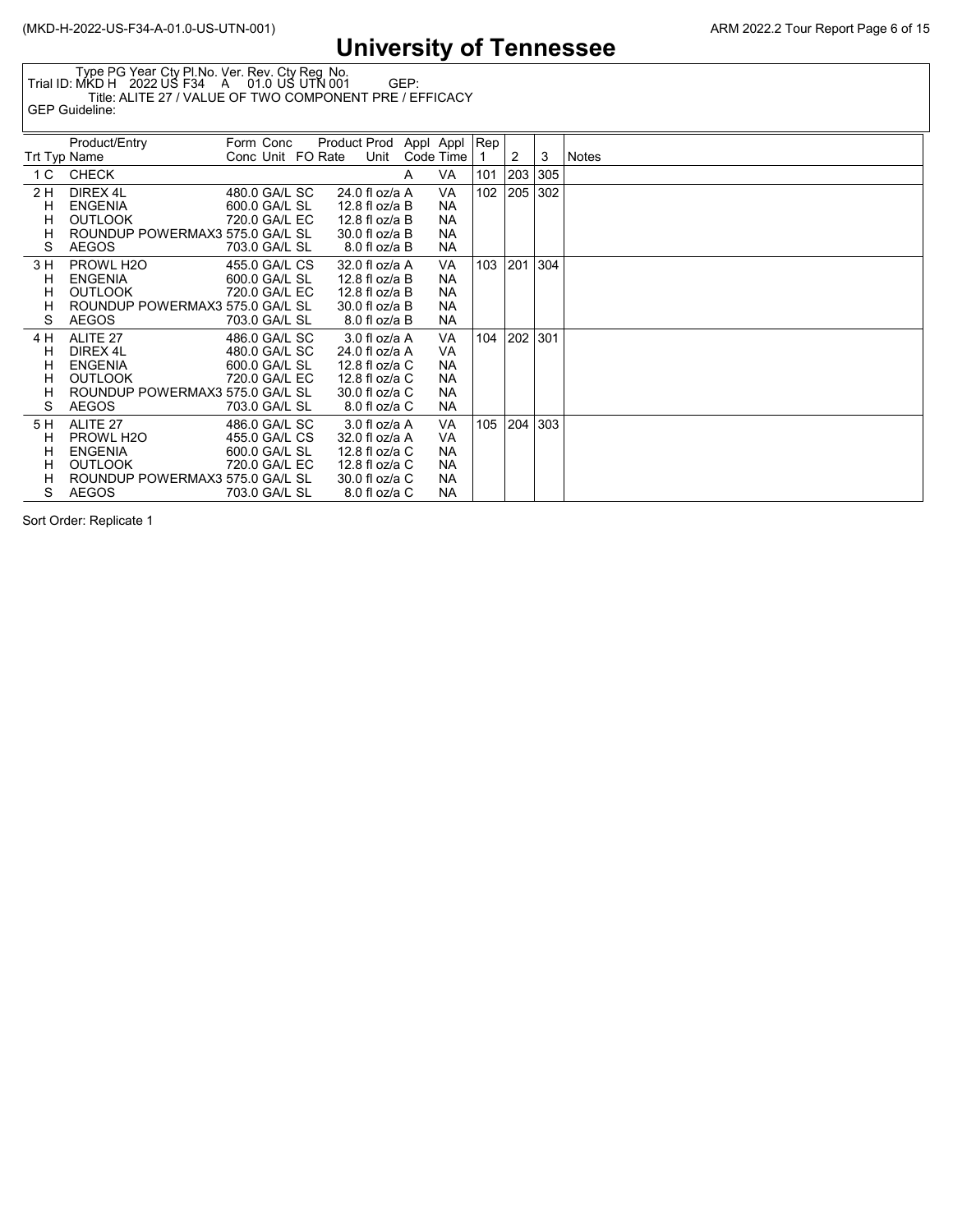|                 |                                                                        |                               |                                      |                                                                 |                     |                                 |         |                |                | UNIVUJUJI U TUNIUJJU |
|-----------------|------------------------------------------------------------------------|-------------------------------|--------------------------------------|-----------------------------------------------------------------|---------------------|---------------------------------|---------|----------------|----------------|----------------------|
| Project ID:     | Trial ID: Alite 27 Bareground 2022<br>Protocol ID: Alite 27 Bareground |                               | Sponsor Contact:                     | Location: JACKSON<br>Investigator (Creator)I<br>Study Director: |                     | <b>BASF Alite 27 Bareground</b> |         |                |                | Trial Year: 2022     |
| Trt<br>No. Type | Treatment<br>Name                                                      | Form Form Form                | Conc Unit Type Rate Unit Timing Code | Rate Appl                                                       | Appl                | $ {\sf Rep} $                   | 2       | 3              | $\overline{4}$ | <b>Notes</b>         |
|                 | 1 CHK CHECK                                                            |                               |                                      |                                                                 |                     | 101                             | 207     | 314            | 408            |                      |
|                 | 2 HERB ALITE 27                                                        | 4 lb/gal SL                   | 2 fl oz/a PRE                        |                                                                 | $\overline{A}$      | 102                             | 206     | 313 404        |                |                      |
|                 | 3 HERB ALITE 27                                                        | 4 lb/gal SL                   | 3 fl oz/a PRE                        |                                                                 | A                   | 103                             | 211     | 306            | 402            |                      |
|                 | 4 HERB PROWL H20                                                       | 3.8 lb/gal CS                 | 32 fl oz/a PRE                       |                                                                 | A                   | 104                             | 201     | 307            | 414            |                      |
|                 | <b>5 HERB WARRANT</b>                                                  | 359 qA/L CS                   | 48 fl oz/a PRE                       |                                                                 | A                   | 105                             | 203     | 311            | 413            |                      |
|                 | <b>6 HERB FLEXSTAR</b>                                                 | 1.88 lb/gal SL                | 17 fl oz/a PRE                       |                                                                 | A                   | 106                             | 215     | 305            | 409            |                      |
| 7 HERB DIREX    |                                                                        | 4 Ib/gal CS                   | 24 fl oz/a PRE                       |                                                                 | A                   | 107                             | 213     | 301            | 403            |                      |
|                 | 8 HERB ALITE 27<br><b>HERB PROWL H20</b>                               | 4 lb/gal SL<br>3.8 lb/gal CS  | 2 fl oz/a PRE<br>32 fl oz/a PRE      |                                                                 | A<br>A              | 108                             | 204     | 310            | 415            |                      |
|                 | 9 HERB ALITE 27<br><b>HERB WARRANT</b>                                 | 4 lb/gal SL<br>359 gA/L CS    | 2 fl oz/a PRE<br>48 fl oz/a PRE      |                                                                 | A<br>A              | 109                             | 205     | 309            | 407            |                      |
|                 | 10 HERB ALITE 27<br><b>HERB FLEXSTAR</b>                               | 4 Ib/gal SL<br>1.88 lb/gal SL | 2 fl oz/a PRE<br>17 fl oz/a PRE      |                                                                 | A<br>A              |                                 | 110 212 | 304 406        |                |                      |
|                 | 11 HERB ALITE 27<br><b>HERB DIREX</b>                                  | 4 lb/gal SL<br>4 Ib/gal CS    | 2 fl oz/a PRE<br>24 fl oz/a PRE      |                                                                 | A<br>A              | 111                             |         | 214 315 401    |                |                      |
|                 | 12 HERB ALITE 27<br><b>HERB PROWL H20</b>                              | 4 lb/gal SL<br>3.8 lb/gal CS  | 3 fl oz/a PRE<br>32 fl oz/a PRE      |                                                                 | A<br>A              | 112                             | 202     | 303 405        |                |                      |
|                 | 13 HERB ALITE 27<br><b>HERB WARRANT</b>                                | 4 lb/gal SL<br>359 qA/L CS    | 3 fl oz/a PRE<br>48 fl oz/a PRE      |                                                                 | A<br>$\overline{A}$ | 113                             | 208     |                | 312 410        |                      |
|                 | 14 HERB ALITE 27<br><b>HERB FLEXSTAR</b>                               | 4 lb/gal SL<br>1.88 lb/gal SL | 3 fl oz/a PRE<br>17 fl oz/a PRE      |                                                                 | A<br>A              | 114                             | 210     | 308 411        |                |                      |
|                 | 15 HERB ALITE 27<br><b>HERB DIREX</b>                                  | 4 lb/gal SL<br>4 Ib/gal CS    | 3 fl oz/a PRE<br>24 fl oz/a PRE      |                                                                 | A<br>A              | 115                             | 209     | $302 \mid 412$ |                |                      |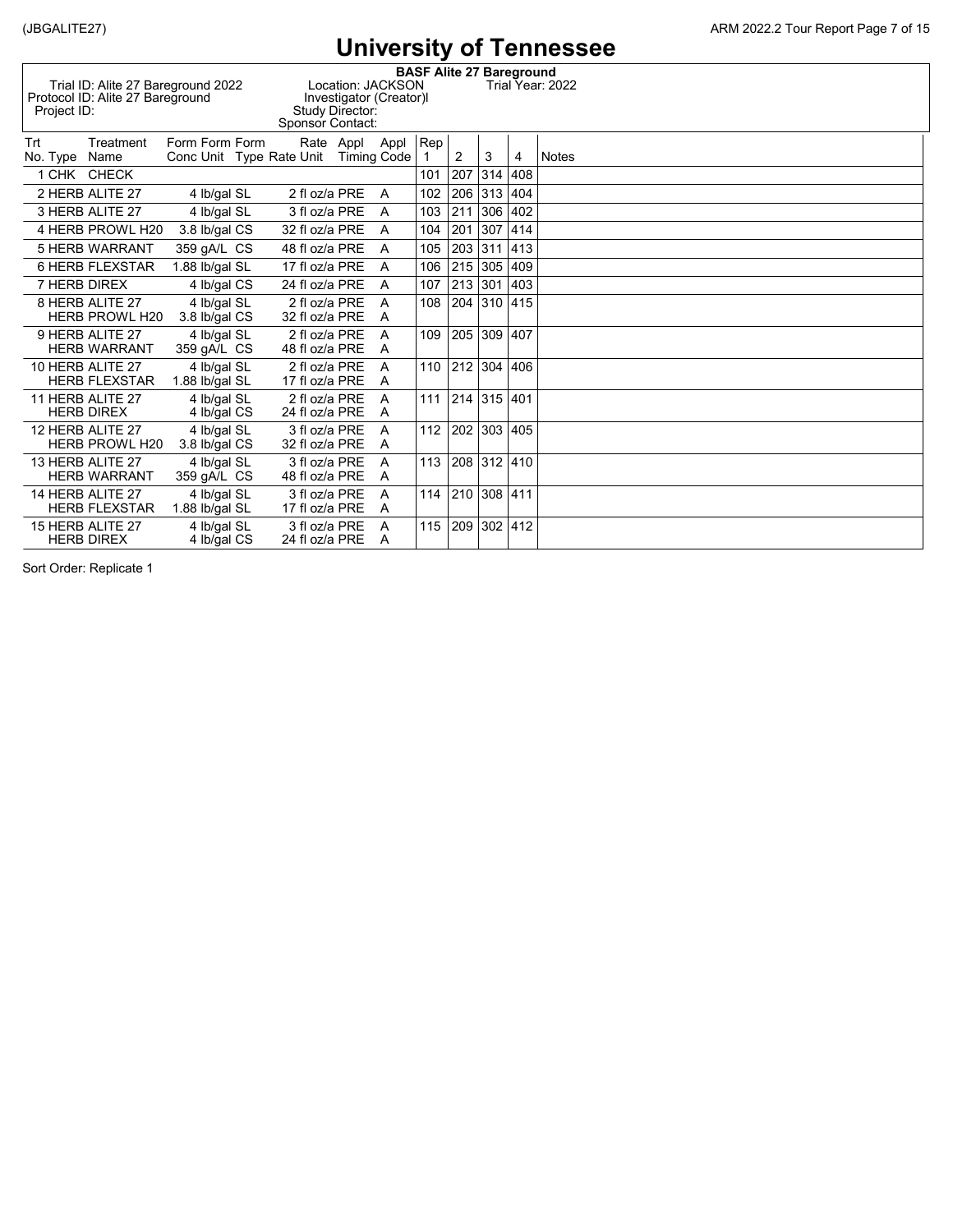| valent xtend<br>Trial ID: valent6402<br>Trial Year: 2022<br>Location: jackson<br>Protocol ID: valent6402 Investigator (Creator):<br>Study Director:<br>Project ID:<br>Sponsor Contact:                                                                                                                                                                |                                                                          |  |  |  |  |  |  |  |  |  |  |  |  |
|-------------------------------------------------------------------------------------------------------------------------------------------------------------------------------------------------------------------------------------------------------------------------------------------------------------------------------------------------------|--------------------------------------------------------------------------|--|--|--|--|--|--|--|--|--|--|--|--|
| Trt<br>Form Form<br>Treatment<br>Form<br>Rate Appl Appl<br>Type Rate Unit Timing Code<br>Conc Unit<br>No. Type Name                                                                                                                                                                                                                                   | $ {\sf Rep}$<br>$\overline{2}$<br>3<br>$\mathbf{1}$<br><b>Notes</b><br>4 |  |  |  |  |  |  |  |  |  |  |  |  |
| 1 CHK CHECK                                                                                                                                                                                                                                                                                                                                           | 402<br>101<br>203<br>304                                                 |  |  |  |  |  |  |  |  |  |  |  |  |
| 2 HERB XTENDIMAX<br>22 oz/a PRE<br>2.9 LBAE/GAL SL<br>6 oz/a PRE<br><b>HERB FIERCE EZ</b><br>3.04 LB/GAL<br><b>SC</b><br>32 oz/a POST B<br>HERB ROUNDUP POWERMAX 3 5.88 LB/GAL<br><b>SL</b><br>32<br>-GLYPHOSATE<br>5.88                                                                                                                              | 102<br>205<br>303<br>405<br>A<br>- A                                     |  |  |  |  |  |  |  |  |  |  |  |  |
| 2.9 LBAE/GAL SL<br><b>HERB XTENDIMAX</b><br>22 oz/a POST B<br><b>HERB PERPETUO</b><br><b>SC</b><br>6 oz/a POST B<br>100 %W/W<br>0.5 % v/v POST B<br>ADJ<br><b>IN-PLACE</b><br>L.<br><b>INDUCE</b><br>0.25 % v/v POST B<br><b>ADJ</b><br>100 %<br><b>SF</b>                                                                                            |                                                                          |  |  |  |  |  |  |  |  |  |  |  |  |
| <b>3 HERB XTENDIMAX</b><br>2.9 LBAE/GAL SL<br>22 oz/a PRE<br><b>HERB FIERCE MTZ</b><br>2.64 LB/GAL<br><b>SC</b><br>1 pt/a PRE A<br><b>SL</b><br>32 oz/a POST B<br>HERB ROUNDUP POWERMAX 3 5.88 LB/GAL<br>32<br>-GLYPHOSATE<br>5.88                                                                                                                    | 302<br>103<br> 201<br>401<br>- A                                         |  |  |  |  |  |  |  |  |  |  |  |  |
| 2.9 LBAE/GAL SL<br><b>HERB XTENDIMAX</b><br>22 oz/a POST B<br><b>HERB PERPETUO</b><br><b>SC</b><br>6 oz/a POST B<br>0.5 % v/v POST B<br><b>IN-PLACE</b><br>100 %W/W<br>ADJ.<br>L.<br><b>INDUCE</b><br><b>SF</b><br><b>ADJ</b><br>100 %<br>0.25 % v/v POST B                                                                                           |                                                                          |  |  |  |  |  |  |  |  |  |  |  |  |
| <b>4 HERB XTENDIMAX</b><br>2.9 LBAE/GAL SL<br>22 oz/a PRE<br>6.5 LBA/GAL EC<br>32 oz/a PRE A<br><b>HERB BOUNDARY 6.5</b><br><b>SL</b><br>32 oz/a POST B<br>HERB ROUNDUP POWERMAX 3 5.88 LB/GAL<br>32<br>-GLYPHOSATE<br>5.88                                                                                                                           | 301<br>104<br>202<br>404<br>A                                            |  |  |  |  |  |  |  |  |  |  |  |  |
| <b>HERB XTENDIMAX</b><br>2.9 LBAE/GAL L<br>22 oz/a POST B<br><b>HERB PREFIX</b><br>5.29 LBA/GAL EC<br>32 oz/a POST B<br><b>IN-PLACE</b><br>100 %W/W<br>0.5 % v/v POST B<br>ADJ<br>L<br><b>INDUCE</b><br><b>ADJ</b><br>100 %<br>SF<br>0.25 % v/v POST B                                                                                                |                                                                          |  |  |  |  |  |  |  |  |  |  |  |  |
| <b>5 HERB XTENDIMAX</b><br>2.9 LBAE/GAL SL<br>22 oz/a PRE<br><b>SC</b><br>6 oz/a PRE A<br><b>HERB ZIDUA PRO</b><br><b>SL</b><br>HERB ROUNDUP POWERMAX 3 5.88 LB/GAL<br>32 oz/a POST B<br>32<br>-GLYPHOSATE<br>5.88<br>2.9 LBAE/GAL L<br><b>HERB XTENDIMAX</b><br>22 oz/a POST B<br><b>IN-PLACE</b><br>100 %W/W<br>0.5 % v/v POST B<br><b>ADJ</b><br>L | 105<br>204<br>305<br>403<br>$\overline{A}$                               |  |  |  |  |  |  |  |  |  |  |  |  |
| <b>INDUCE</b><br><b>SF</b><br>0.25 % v/v POST B<br><b>ADJ</b><br>100 %                                                                                                                                                                                                                                                                                |                                                                          |  |  |  |  |  |  |  |  |  |  |  |  |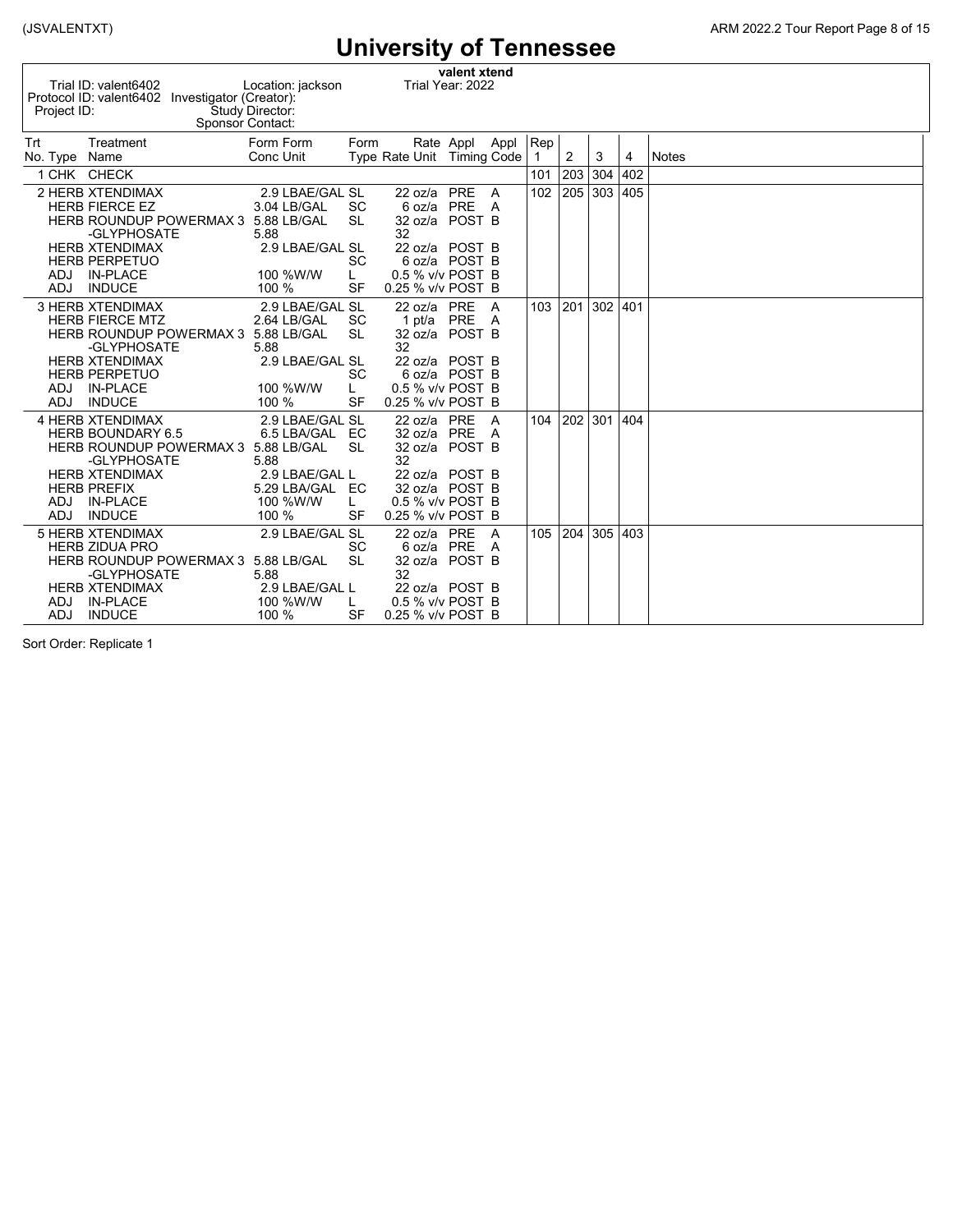| Evaluating Authority Supreme/Edge and Anthem Maxx for Residual Weed Control in Soybeans |  |
|-----------------------------------------------------------------------------------------|--|
|-----------------------------------------------------------------------------------------|--|

Trial ID: USA-22-069 Location: Trial Year: 2022 Protocol ID: USA-22-069 Investigator (Creator): Project ID: Study Director:

Sponsor Contact:

Conducted Under GEP: No

Trt Treatment Form Form Form Rate Appl Appl Rep Type Rate Unit Timing Code  $\begin{array}{c|c|c|c|c|c|c|c} 1 & 2 & 3 & 4 & \textbf{Notes} \end{array}$ 1 CHK UNTREATED CHECK 101 208 305 411 2 HERB AUTHORITY EDGE 4.25 LB/GAL SC 7 fl oz/a PRE A 102 212 311 409 3 HERB AUTHORITY EDGE 4.25 LB/GAL SC 9 fl oz/a PRE A 103 210 304 407 4 HERB AUTHORITY EDGE 4.25 LB/GAL SC 7 fl oz/a PRE A  $\left| \begin{array}{ccc} 104 & 211 & 312 \\ 404 & 56 & 502/3 \end{array} \right|$  404  $\left| \begin{array}{ccc} 211 & 312 & 404 \\ 404 & 56 & 502/3 \end{array} \right|$ HERB METRIBUZIN 75 % WG 5 oz/a PRE A 5 HERB AUTHORITY SUPREME 4.16 LB/GAL SC 7 oz/a PRE A 105 203 306 408 6 HERB AUTHORITY EDGE 4.25 LB/GAL SC 7 fl oz/a PRE A 106 207 303 405 HERB ANTHEM MAXX 4.3 LB/GAL SC 4 fl oz/a EPOST B 5 LBAE/GAL L 12.8 fl oz/a EPOST B<br>5.5 LB/GAL SL 32 fl oz/a EPOST B HERB ROUNDUP POWERMAX 7 HERB BOUNDARY 6.5EC 6.5 LB/GAL EC 29 fl oz/a PRE A 107 202 309 401 8 HERB KYBER 2.64 LB/GAL SC 16 fl oz/a PRE A 108 201 307 410 9 HERB ANTHEM MAXX 4.3 LB/GAL SC 4 fl oz/a PRE A 109 204 301 406 10 HERB WARRANT 3 LB/GAL MS 48 oz/a PRE A 110 206 302 412 11 HERB DUAL II MAGNUM 7.64 LB/GAL EC 21 fl oz/a PRE A 111 205 308 403 12 HERB OUTLOOK 6 LB/GAL EC 14 fl oz/a PRE A 112 209 310 402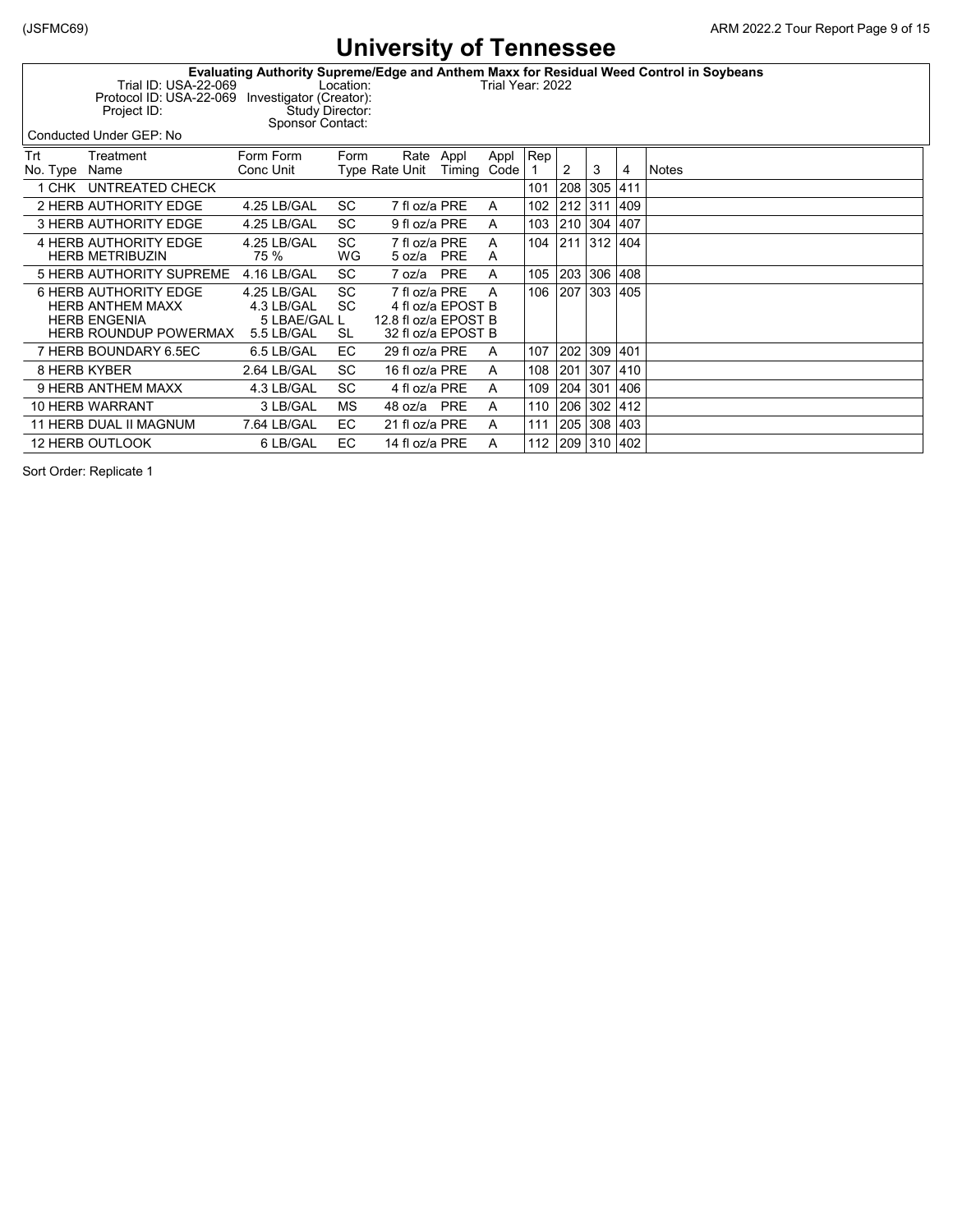**Dicamba Paired Soil Residual/Soybean/PRE/Efficacy and Phyto**

Trial ID: HN22USADHDTAM2 TD Number: LOCALCREATED Protocol Edition No.: 1.01

Project ID: MD-NATIONAL Project Number(s): 0 % PMBRACRE % 100 % PMBRACRE Protocol Developer: License User:

| <b>Entry Entry</b>  | Entry/Trt.                                            | Form. AI  |            |                | Dose Dose          | Appl. Appl. Rep |   |                 |                |                 |     |              |
|---------------------|-------------------------------------------------------|-----------|------------|----------------|--------------------|-----------------|---|-----------------|----------------|-----------------|-----|--------------|
| No. Type            | Description                                           |           | Type Conc. |                | Unit               | Timing Code     |   | $\overline{1}$  | $\overline{2}$ | 3               | 4   | <b>Notes</b> |
|                     | 1 PRODUCT UNTREATED                                   |           |            |                |                    |                 | A | 101             |                | 209 309 401     |     |              |
|                     | 2 PRODUCT WARRANT                                     | <b>CS</b> |            |                | 359 1259 g a/ha    |                 | Α | 102             |                | 210 312 402     |     |              |
|                     | PRODUCT MAULER                                        | <b>SL</b> |            |                | 480 280.6 g a/ha   |                 | A |                 |                |                 |     |              |
|                     | 3 PRODUCT WARRANT                                     | <b>CS</b> |            |                | 359 1259 g a/ha    |                 | A | 103             | 204            | 308 403         |     |              |
|                     | 4 PRODUCT WARRANT ULTRA HERBICIDE                     | <b>CS</b> |            |                | 413 1509 g a/ha    |                 | A | 104             |                | 212 305 404     |     |              |
|                     | 5 PRODUCT FIERCE EZ                                   | SC        |            |                | 364.2 159.7 g a/ha |                 | A | 105             |                | 214 310 405     |     |              |
|                     | 6 PRODUCT VALOR EZ                                    | <b>SC</b> |            |                | 480 70.15 g a/ha   |                 | A | 106             | 211            | 311             | 406 |              |
|                     | 7 PRODUCT AUTHORITY MTZ                               | WG        |            |                | 45 315.2 g a/ha    |                 | A | 107             |                | 206 313 407     |     |              |
|                     | 8 PRODUCT WARRANT                                     | CS        |            |                | 359 1259 g a/ha    |                 | Α | 108             |                | 205 307 408     |     |              |
|                     | PRODUCT MAULER                                        | SL        |            |                | 480 280.6 g a/ha   |                 | Α |                 |                |                 |     |              |
|                     | PRODUCT XTENDIMAX VAPORGRIP                           | LF        |            |                | 350 562.6 g ae/ha  |                 | Α |                 |                |                 |     |              |
|                     | PROD ADJ VAPORGRIP XTRA AGENT                         | <b>SL</b> |            | 394 1.462 l/ha |                    |                 | A |                 |                |                 |     |              |
|                     | 9 PRODUCT WARRANT                                     | <b>CS</b> |            |                | 359 1259 g a/ha    |                 | A |                 |                | 109 208 303 409 |     |              |
|                     | PRODUCT XTENDIMAX VAPORGRIP                           | LF        |            |                | 350 562.6 g ae/ha  |                 | Α |                 |                |                 |     |              |
|                     | PROD ADJ VAPORGRIP XTRA AGENT                         | <b>SL</b> |            | 394 1.462 l/ha |                    |                 | A |                 |                |                 |     |              |
|                     | 10 PRODUCT WARRANT ULTRA HERBICIDE                    | <b>CS</b> |            |                | 413 1509 g a/ha    |                 | A | 110 202 301 410 |                |                 |     |              |
|                     | PROD ADJ INTACT DRIFT CONTROL & FOLIAR AGENT (DFR) XL |           |            |                | 43.2 0.5 % v/v     |                 | A |                 |                |                 |     |              |
|                     | PRODUCT XTENDIMAX VAPORGRIP                           | LF        |            |                | 350 562.6 g ae/ha  |                 | Α |                 |                |                 |     |              |
|                     | PROD ADJ VAPORGRIP XTRA AGENT                         | <b>SL</b> |            | 394 1.462 l/ha |                    |                 | Α |                 |                |                 |     |              |
|                     | 11 PRODUCT FIERCE EZ                                  | <b>SC</b> |            |                | 364.2 159.7 g a/ha |                 | A | 111 203 302 411 |                |                 |     |              |
|                     | PRODUCT XTENDIMAX VAPORGRIP                           | LF        |            |                | 350 562.6 g ae/ha  |                 | Α |                 |                |                 |     |              |
|                     | PROD ADJ VAPORGRIP XTRA AGENT                         | <b>SL</b> |            | 394 1.462 l/ha |                    |                 | Α |                 |                |                 |     |              |
|                     | PROD ADJ INTACT DRIFT CONTROL & FOLIAR AGENT (DFR) XL |           |            |                | 43.2 0.5 % v/v     |                 | A |                 |                |                 |     |              |
| 12 PRODUCT VALOR EZ |                                                       | <b>SC</b> |            |                | 480 70.15 g a/ha   |                 | Α |                 |                | 112 201 304 412 |     |              |
|                     | PRODUCT XTENDIMAX VAPORGRIP                           | LF        |            |                | 350 562.6 g ae/ha  |                 | Α |                 |                |                 |     |              |
|                     | PROD ADJ VAPORGRIP XTRA AGENT                         | <b>SL</b> |            | 394 1.462 l/ha |                    |                 | A |                 |                |                 |     |              |
|                     | 13 PRODUCT AUTHORITY MTZ                              | WG        |            |                | 45 315.2 g a/ha    |                 | A |                 |                | 113 213 306 413 |     |              |
|                     | PRODUCT XTENDIMAX VAPORGRIP                           | LF.       |            |                | 350 562.6 g ae/ha  |                 | A |                 |                |                 |     |              |
|                     | PROD ADJ VAPORGRIP XTRA AGENT                         | <b>SL</b> |            | 394 1.462 l/ha |                    |                 | A |                 |                |                 |     |              |
|                     | 14 PRODUCT XTENDIMAX VAPORGRIP                        | LF.       |            |                | 350 562.6 g ae/ha  |                 | Α | 114             |                | 207 314 414     |     |              |
|                     | PROD ADJ VAPORGRIP XTRA AGENT                         | <b>SL</b> |            | 394 1.462 l/ha |                    |                 | A |                 |                |                 |     |              |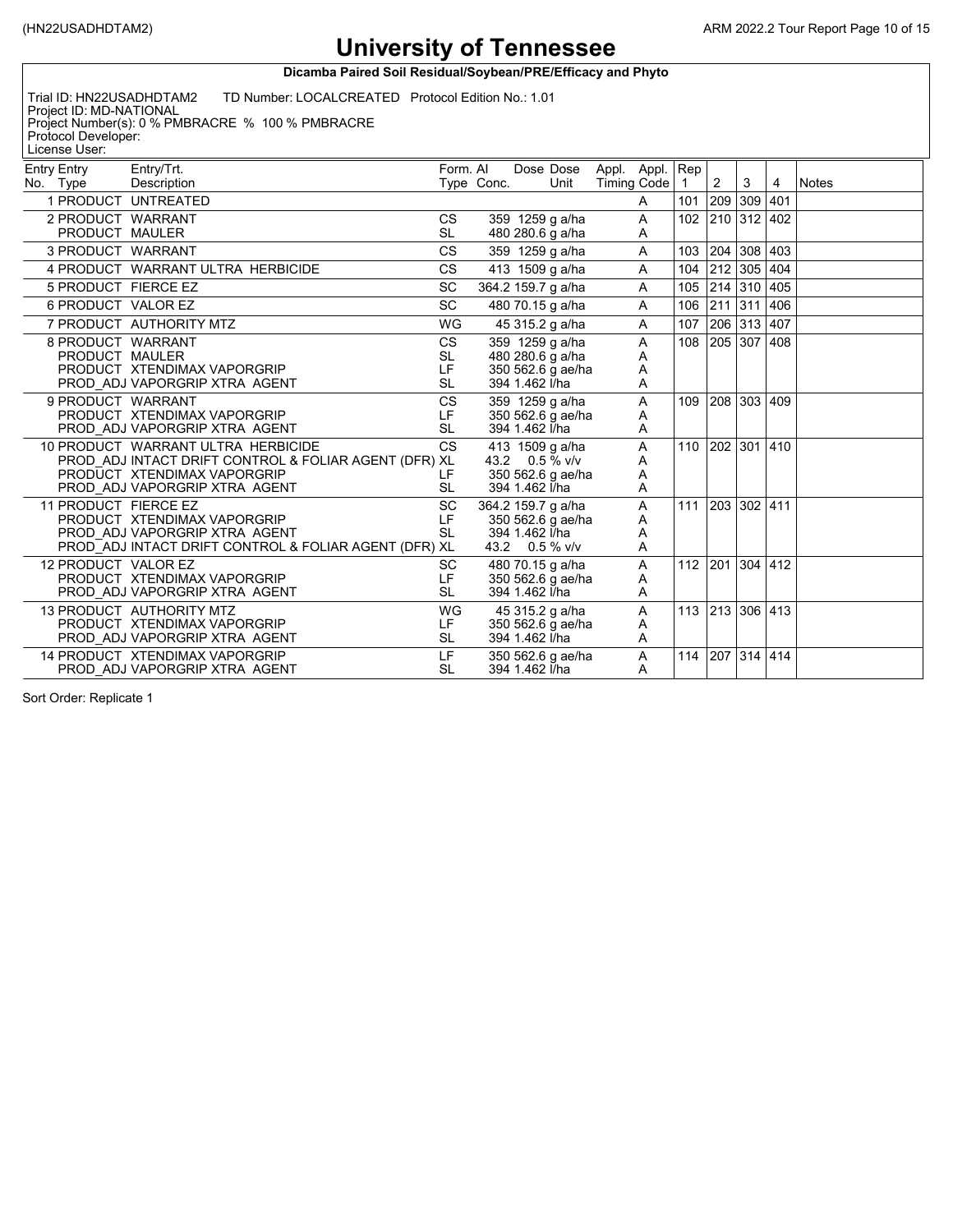**XtendFlex Soybean Herbicide Recommendations**

**HP22USAMGA** Trial ID: HP22USAMGATAM1 TD Number: LOCALCREATED Protocol Edition No.: 1.02

Project ID: LOCAL\_PROJ Project Number(s): 0 % MDSOYTRA % 100 % MDSOYTRA Protocol Developer:

License User:

| <b>Entry Entry</b><br>No. Type                       | Entry/Trt.<br>Description                                                                                                                                                                                                          | Form. Al                                                                     | Type Conc.          | Dose Dose<br>Unit                                                                                                                                                                                          | Appl.<br>Timing                                           | Appl. Rep<br>Code   1 |     | 2               | 3 | 4 | <b>Notes</b> |
|------------------------------------------------------|------------------------------------------------------------------------------------------------------------------------------------------------------------------------------------------------------------------------------------|------------------------------------------------------------------------------|---------------------|------------------------------------------------------------------------------------------------------------------------------------------------------------------------------------------------------------|-----------------------------------------------------------|-----------------------|-----|-----------------|---|---|--------------|
|                                                      | 1 PRODUCT UNTREATED                                                                                                                                                                                                                |                                                                              |                     |                                                                                                                                                                                                            |                                                           |                       | 101 | 215 302 407     |   |   |              |
| PROD ADJ INTACT<br>PROD ADJ INTACT                   | 2 PRODUCT XTENDIMAX VAPORGRIP<br>PRODUCT VAPORGRIP XTRA AGENT<br>PRODUCT FIERCE EZ<br>PRODUCT XTENDIMAX VAPORGRIP<br>PRODUCT VAPORGRIP XTRA AGENT<br>PRODUCT ROUNDUP POWERMAX 3<br>PRODUCT WARRANT<br>PROD ADJ CLASS ACT RIDION    | LF.<br>SL<br>XL<br>SC<br>LF<br>SL<br>SL<br>CS<br>XL<br>XL                    | 100<br>43.2         | 350 1.607 l/ha<br>394 576 g ae/ha<br>43.2 0.5 % v/v<br>364.2 159.7 g a/ha<br>350 1.607 l/ha<br>394 576 g ae/ha EAPOCR B<br>575 1263 g ae/ha EAPOCR B<br>359 1259 g a/ha EAPOCR B                           | <b>EAPOCR B</b><br>1 % v/v EAPOCR B<br>0.5 % v/v EAPOCR B | A<br>A<br>Α<br>Α      | 102 | 214 309 411     |   |   |              |
| PROD ADJ INTACT<br><b>FERTIL</b>                     | 3 PRODUCT XTENDIMAX VAPORGRIP<br>PRODUCT VAPORGRIP XTRA AGENT<br>PRODUCT FIERCE EZ<br>PRODUCT LIBERTY 280 SL<br>PRODUCT ROUNDUP POWERMAX 3<br>PRODUCT WARRANT<br>N-PAK AMS LIQUID                                                  | LF<br>SL<br>XL<br>SC<br><b>SL</b><br><b>SL</b><br>СS<br>XL                   | 34                  | 350 1.607 l/ha<br>394 576 g ae/ha<br>43.2 $0.5\%$ v/v<br>364.2 159.7 g a/ha<br>280 2.338 l/ha<br>575 1263 g ae/ha EAPOCR B<br>359 1259 g a/ha EAPOCR B                                                     | EAPOCR B<br>2.5 % v/v EAPOCR B                            | A<br>A<br>A<br>Α      |     | 103 205 313 404 |   |   |              |
| PROD ADJ INTACT<br>PROD ADJ INTACT                   | 4 PRODUCT XTENDIMAX VAPORGRIP<br>PRODUCT VAPORGRIP XTRA AGENT<br>PRODUCT AUTHORITY XL<br>PRODUCT XTENDIMAX VAPORGRIP<br>PRODUCT VAPORGRIP XTRA AGENT<br>PRODUCT ROUNDUP POWERMAX 3<br>PRODUCT WARRANT<br>PROD ADJ CLASS ACT RIDION | LF<br>SL<br>XL<br>XS<br>LF<br>SL<br>SL<br>CS<br>XL<br>XL                     | 100                 | 350 1.607 l/ha<br>394 576 g ae/ha<br>43.2 $0.5\%$ v/v<br>70 159.7 g a/ha<br>350 1.607 l/ha<br>394 576 g ae/ha EAPOCR B<br>575 1263 g ae/ha EAPOCR B<br>359 1259 g a/ha EAPOCR B<br>43.2 0.5 % v/v EAPOCR B | EAPOCR B<br>1 % v/v EAPOCR B                              | A<br>A<br>A<br>Α      |     | 104 201 311 409 |   |   |              |
| PROD ADJ INTACT<br><b>FERTIL</b>                     | 5 PRODUCT XTENDIMAX VAPORGRIP<br>PRODUCT VAPORGRIP XTRA AGENT<br>PRODUCT AUTHORITY XL<br>PRODUCT LIBERTY 280 SL<br>PRODUCT ROUNDUP POWERMAX 3<br>PRODUCT WARRANT<br>N-PAK AMS LIQUID                                               | LF<br>SL<br>XL<br>XS<br>SL<br>SL<br>СS<br>XL                                 | 34                  | 350 1.607 l/ha<br>394 576 g ae/ha<br>43.2 $0.5\%$ v/v<br>70 159.7 g a/ha<br>280 655 g a/ha EAPOCR B<br>575 1263 g ae/ha EAPOCR B<br>359 1259 g a/ha EAPOCR B                                               | 2.5 % v/v EAPOCR B                                        | Α<br>A<br>A<br>A      |     | 105 209 301 414 |   |   |              |
| PROD ADJ INTACT<br>PROD_ADJ INTACT                   | 6 PRODUCT XTENDIMAX VAPORGRIP<br>PRODUCT VAPORGRIP XTRA AGENT<br>PRODUCT VALOR EZ<br>PRODUCT XTENDIMAX VAPORGRIP<br>PRODUCT VAPORGRIP XTRA AGENT<br>PRODUCT ROUNDUP POWERMAX 3<br>PRODUCT WARRANT<br>PROD ADJ CLASS ACT RIDION     | LF<br>SL<br>XL<br>SC<br>LF<br>SL<br>SL<br>CS<br>XL<br>XL                     | 100<br>43.2         | 350 1.607 l/ha<br>394 576 g ae/ha<br>43.2 $0.5\%$ v/v<br>480 70.15 g a/ha<br>350 1.607 l/ha<br>394 576 g ae/ha EAPOCR B<br>575 1263 g ae/ha EAPOCR B<br>359 1259 g a/ha EAPOCR B                           | EAPOCR B<br>1 % v/v EAPOCR B<br>0.5 % v/v EAPOCR B        | A<br>A<br>A<br>A      |     | 106 213 306 402 |   |   |              |
| PROD ADJ INTACT                                      | 7 PRODUCT XTENDIMAX VAPORGRIP<br>PRODUCT VAPORGRIP XTRA AGENT<br>PRODUCT VALOR EZ<br>PRODUCT LIBERTY 280 SL<br>PRODUCT ROUNDUP POWERMAX 3<br>PRODUCT WARRANT                                                                       | LF<br>SL<br>XL<br>SC<br>SL<br>SL<br>CS                                       | 280                 | 350 1.607 l/ha<br>394 576 g ae/ha<br>43.2 $0.5\%$ v/v<br>480 70.15 g a/ha<br>575 1263 g ae/ha EAPOCR B<br>359 1259 g a/ha EAPOCR B                                                                         | 655 g a/ha EAPOCR B                                       | Α<br>A<br>A<br>Α      | 107 | 203 308 403     |   |   |              |
| PROD ADJ INTACT<br>PRODUCT MAULER<br>PROD ADJ INTACT | 8 PRODUCT XTENDIMAX VAPORGRIP<br>PRODUCT VAPORGRIP XTRA AGENT<br>PRODUCT WARRANT<br>PRODUCT XTENDIMAX VAPORGRIP<br>PRODUCT VAPORGRIP XTRA AGENT<br>PRODUCT ROUNDUP POWERMAX 3<br>PRODUCT WARRANT<br>PROD ADJ CLASS ACT RIDION      | LF<br>SL<br>XL<br>СS<br>SL<br>LF<br><b>SL</b><br><b>SL</b><br>СS<br>XL<br>XL | 43.2<br>100<br>43.2 | 350 1.607 l/ha<br>394 576 g ae/ha<br>$0.5\%$ v/v<br>359 1259 g a/ha<br>480 280.6 g a/ha<br>350 1.607 l/ha<br>394 576 g ae/ha EAPOCR B<br>575 1263 g ae/ha EAPOCR B<br>359 1259 g a/ha EAPOCR B             | EAPOCR B<br>1 % v/v EAPOCR B<br>0.5 % v/v EAPOCR B        | A<br>Α<br>A<br>A<br>Α |     | 108 204 307 405 |   |   |              |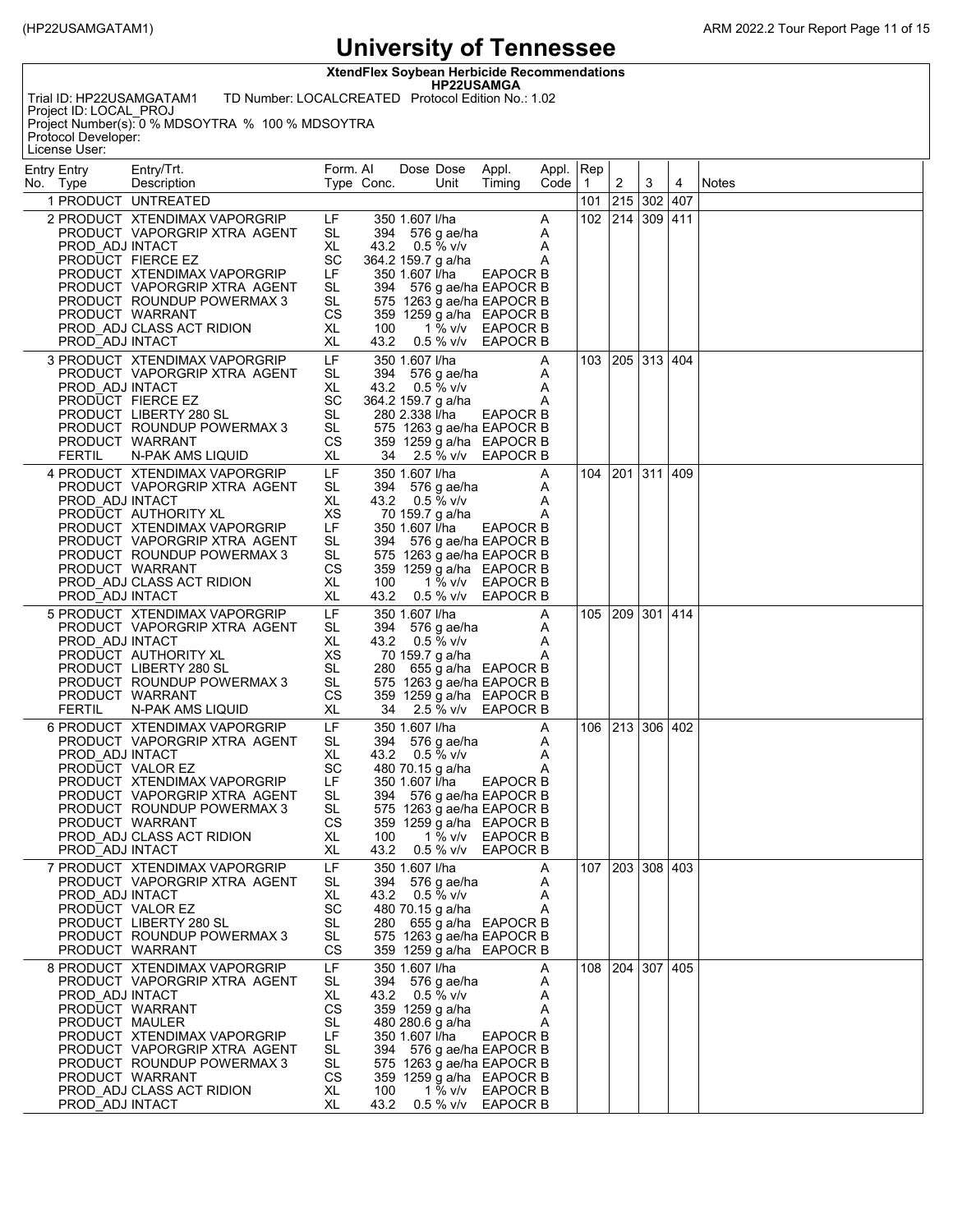**XtendFlex Soybean Herbicide Recommendations**

**HP22USAMGA** Trial ID: HP22USAMGATAM1 TD Number: LOCALCREATED Protocol Edition No.: 1.02

Project ID: LOCAL\_PROJ Project Number(s): 0 % MDSOYTRA % 100 % MDSOYTRA Protocol Developer:

License User:

| <b>Entry Entry</b><br>No. Type                     | Entry/Trt.<br>Description                                                                                                                                                                                                                         | Form. AI                                                  | Type Conc.         |                                                    | Dose Dose<br>Unit                                                          | Appl.<br>Timing                                                                                                                              | Appl. Rep<br>Code     | $\vert$ 1       | $\overline{2}$ | 3               | 4 | Notes |
|----------------------------------------------------|---------------------------------------------------------------------------------------------------------------------------------------------------------------------------------------------------------------------------------------------------|-----------------------------------------------------------|--------------------|----------------------------------------------------|----------------------------------------------------------------------------|----------------------------------------------------------------------------------------------------------------------------------------------|-----------------------|-----------------|----------------|-----------------|---|-------|
| PROD ADJ INTACT<br>PRODUCT MAULER<br><b>FERTIL</b> | 9 PRODUCT XTENDIMAX VAPORGRIP<br>PRODUCT VAPORGRIP XTRA AGENT<br>PRODUCT WARRANT<br>PRODUCT LIBERTY 280 SL<br>PRODUCT ROUNDUP POWERMAX 3<br>PRODUCT WARRANT<br>N-PAK AMS LIQUID                                                                   | LF<br>SL<br>XL<br>CS<br><b>SL</b><br>SL<br>SL<br>СS<br>XL |                    | 350 1.607 l/ha                                     | 394 576 g ae/ha<br>43.2 $0.5\%$ v/v<br>359 1259 g a/ha<br>480 280.6 g a/ha | 280 655 g a/ha EAPOCR B<br>575 1263 g ae/ha EAPOCR B<br>359 1259 g a/ha EAPOCR B<br>34 2.5 % v/v EAPOCR B                                    | Α<br>Α<br>Α<br>Α<br>Α | 109 212 315 412 |                |                 |   |       |
| PROD ADJ INTACT<br>PRODUCT MAULER<br><b>FERTIL</b> | 10 PRODUCT XTENDIMAX VAPORGRIP<br>PRODUCT VAPORGRIP XTRA AGENT<br>PRODUCT WARRANT<br>PRODUCT LIBERTY 280 SL<br>PRODUCT WARRANT<br>N-PAK AMS LIQUID                                                                                                | LF<br>SL<br>XL<br>CS<br>SL<br>SL<br><b>CS</b><br>XL       |                    | 350 1.607 l/ha                                     | 394 576 g ae/ha<br>43.2 $0.5\%$ v/v<br>359 1259 g a/ha<br>480 280.6 g a/ha | 280 655 g a/ha EAPOCR B<br>359 1259 g a/ha EAPOCR B<br>34 2.5 % v/v EAPOCR B                                                                 | Α<br>A<br>Α<br>Α<br>A |                 |                | 110 206 310 401 |   |       |
| PROD ADJ INTACT<br>PRODUCT MAULER<br><b>FERTIL</b> | 11 PRODUCT XTENDIMAX VAPORGRIP<br>PRODUCT VAPORGRIP XTRA AGENT<br>PRODUCT WARRANT<br>PRODUCT ROUNDUP POWERMAX 3<br>PRODUCT WARRANT ULTRA HERBICIDE CS<br>N-PAK AMS LIQUID                                                                         | LF<br>SL<br>XL<br>CS<br><b>SL</b><br><b>SL</b><br>XL      |                    | 350 1.607 l/ha                                     | 394 576 g ae/ha<br>43.2 $0.5\%$ v/v<br>359 1259 g a/ha<br>480 280.6 g a/ha | 575 1260 g ae/ha EAPOCR B<br>413 1449 g a/ha EAPOCR B<br>34 2.5 % v/v EAPOCR B                                                               | A<br>A<br>A<br>Α<br>Α | 111             |                | 202 305 406     |   |       |
| PROD ADJ INTACT<br>PROD ADJ INTACT                 | 12 PRODUCT XTENDIMAX VAPORGRIP<br>PRODUCT VAPORGRIP XTRA AGENT<br>PRODUCT WARRANT ULTRA HERBICIDE CS<br>PRODUCT XTENDIMAX VAPORGRIP<br>PRODUCT VAPORGRIP XTRA AGENT<br>PRODUCT ROUNDUP POWERMAX 3<br>PRODUCT WARRANT<br>PROD ADJ CLASS ACT RIDION | LF<br>SL<br>XL<br>LF<br>SL<br>SL<br><b>CS</b><br>XL<br>XL | 100                | 350 1.607 l/ha<br>350 1.607 l/ha                   | 394 576 g ae/ha<br>413 1449 g a/ha<br>43.2 0.5 % v/v                       | EAPOCR B<br>394 576 g ae/ha EAPOCR B<br>575 1263 g ae/ha EAPOCR B<br>359 1259 g a/ha EAPOCR B<br>1 % v/v EAPOCR B<br>43.2 0.5 % v/v EAPOCR B | Α<br>Α<br>Α<br>Α      | 112 210 303 408 |                |                 |   |       |
| PROD ADJ INTACT<br><b>FERTIL</b>                   | 13 PRODUCT XTENDIMAX VAPORGRIP<br>PRODUCT VAPORGRIP XTRA AGENT<br>PRODUCT WARRANT ULTRA HERBICIDE CS<br>PRODUCT LIBERTY 280 SL<br>PRODUCT ROUNDUP POWERMAX 3<br>PRODUCT WARRANT<br>PROD ADJ CLASS ACT RIDION<br>N-PAK AMS LIQUID                  | LF<br>SL<br>XL<br>SL<br>SL<br>CS<br>XL<br>XL              | 100<br>34          | 350 1.607 l/ha<br>280 2.338 I/ha                   | 394 576 g a/ha<br>43.2 $0.5\%$ v/v<br>413 1449 g a/ha<br>1 % v/v           | EAPOCR B<br>575 1263 g ae/ha EAPOCR B<br>359 1259 g a/ha EAPOCR B<br>EAPOCR B<br>2.5 % v/v EAPOCR B                                          | Α<br>Α<br>Α<br>Α      | 113 207 312 415 |                |                 |   |       |
| PROD ADJ INTACT<br>PROD_ADJ INTACT                 | 14 PRODUCT XTENDIMAX VAPORGRIP<br>PRODUCT VAPORGRIP XTRA AGENT<br>PRODUCT DFF+FFA+MRB<br>PRODUCT XTENDIMAX VAPORGRIP<br>PRODUCT VAPORGRIP XTRA AGENT<br>PRODUCT ROUNDUP POWERMAX 3<br>PRODUCT WARRANT<br>PROD ADJ CLASS ACT RIDION                | LF<br>SL<br>XL<br>SC<br>LF<br>SL<br>SL<br>CS<br>XL<br>XL  | 394<br>100<br>43.2 | 350 1.607 l/ha<br>619 1.111 l/ha<br>350 1.607 l/ha | 394 576 g ae/ha<br>43.2 0.5 % v/v<br>1 % $v/v$<br>$0.5 %$ v/v              | <b>EAPOCR B</b><br>576 g ae/ha EAPOCR B<br>575 1263 g ae/ha EAPOCR B<br>359 1259 g a/ha EAPOCR B<br><b>EAPOCR B</b><br><b>EAPOCR B</b>       | A<br>A<br>A<br>Α      | 114 208 314 413 |                |                 |   |       |
| PROD ADJ INTACT                                    | 15 PRODUCT DFF+FFA+MRB<br>PRODUCT XTENDIMAX VAPORGRIP<br>PRODUCT VAPORGRIP XTRA AGENT<br>PRODUCT ROUNDUP POWERMAX 3<br>PRODUCT WARRANT<br>PROD ADJ CLASS ACT RIDION                                                                               | SC<br>LF<br>SL<br>SL<br>CS<br>XL<br>XL                    | 100<br>43.2        | 619 1.111 l/ha<br>350 1.607 l/ha                   |                                                                            | EAPOCR B<br>394 576 g ae/ha EAPOCR B<br>575 1263 g ae/ha EAPOCR B<br>359 1259 g a/ha EAPOCR B<br>1 % v/v EAPOCR B<br>0.5 % v/v EAPOCR B      | A                     |                 |                | 115 211 304 410 |   |       |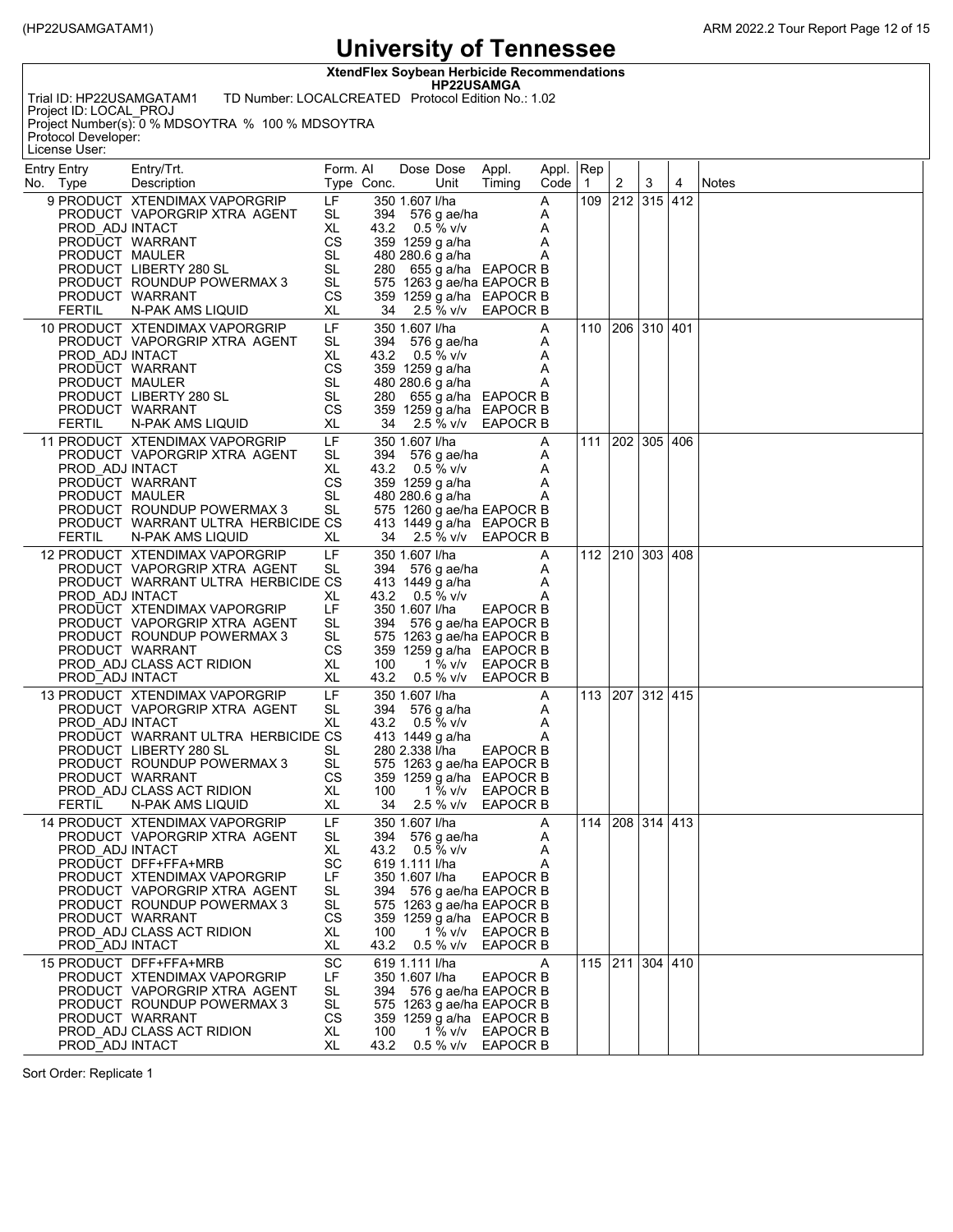**XtendFlex Soybean Herbicide Recommendations - No XtendiMax**

**HP22USAMGB**

Trial ID: HP22USAMGBTAM1 TD Number: LOCALCREATED Protocol Edition No.: 1.01 Project ID: LOCAL\_PROJ Project Number(s): 0 % MDSOYTRA % 100 % MDSOYTRA Protocol Developer: License User:

| <b>Entry Entry</b><br>No. Type                              | Entry/Trt.<br>Description                                                                                                 | Form. AI                           | Type Conc. |                | Dose Dose<br>Unit | Appl.<br>Timing                                                                                                                                                     | Appl. Rep<br>Code   1 |                 | 2       | 3               | 4   | Notes |
|-------------------------------------------------------------|---------------------------------------------------------------------------------------------------------------------------|------------------------------------|------------|----------------|-------------------|---------------------------------------------------------------------------------------------------------------------------------------------------------------------|-----------------------|-----------------|---------|-----------------|-----|-------|
|                                                             | 1 PRODUCT UNTREATED                                                                                                       |                                    |            |                |                   |                                                                                                                                                                     |                       | 101             | 210 309 |                 | 402 |       |
| 2 PRODUCT WARRANT<br>PRODUCT MAULER                         | PRODUCT ROUNDUP POWERMAX 3 SL<br>PRODUCT WARRANT ULTRA                                                                    | СS<br>SL<br>СS                     |            |                |                   | 359 1259 g a/ha PREPRE A<br>480 280.6 g a/ha PREPRE A<br>575 1263 g ae/ha EAPOCR B<br>413 1449 g a/ha EAPOCR B                                                      |                       | 102             | 204 303 |                 | 411 |       |
| <b>3 PRODUCT WARRANT</b><br>PRODUCT MAULER<br><b>FERTIL</b> | PRODUCT ROUNDUP POWERMAX 3 SL<br>PRODUCT LIBERTY 280 SL<br>PRODUCT WARRANT<br>N-PAK AMS LIQUID                            | CS<br>SL<br>SL<br>СS<br>XL         | 34         |                | 2.5 % v/v         | 359 1259 g a/ha PREPRE A<br>480 280.6 g a/ha PREPRE A<br>575 1263 g ae/ha EAPOCR B<br>280 655 g a/ha EAPOCR B<br>359 1259 g a/ha EAPOCR B<br>EAPOCR B               |                       |                 |         | 103 201 310 406 |     |       |
| <b>4 PRODUCT WARRANT</b><br>PRODUCT MAULER<br>FERTIL        | PRODUCT LIBERTY 280 SL<br>PRODUCT WARRANT<br>N-PAK AMS LIQUID                                                             | CS<br>SL<br><b>SL</b><br>СS<br>XL. | 34         |                | 2.5 % v/v         | 359 1259 g a/ha PREPRE A<br>480 280.6 g a/ha PREPRE A<br>280 655 g a/ha EAPOCR B<br>359 1259 g a/ha EAPOCR B<br>EAPOCR B                                            |                       |                 |         | 104 207 308 409 |     |       |
| 5 PRODUCT WARRANT<br>PRODUCT MAULER<br><b>FERTIL</b>        | PRODUCT LIBERTY 280 SL<br>PRODUCT WARRANT ULTRA<br>N-PAK AMS LIQUID                                                       | CS<br>SL<br><b>SL</b><br>СS<br>XL  | 34         |                |                   | 359 1259 g a/ha PREPRE A<br>480 280.6 g a/ha PREPRE A<br>280 655 g ae/ha EAPOCR B<br>413 1449 g a/ha EAPOCR B<br>2.5 % v/v EAPOCR B                                 |                       |                 |         | 105 208 301 403 |     |       |
| <b>FERTIL</b>                                               | 6 PRODUCT WARRANT ULTRA<br>PRODUCT ROUNDUP POWERMAX 3 SL<br>PRODUCT WARRANT<br>N-PAK AMS LIQUID                           | CS<br>СS<br>XL                     | 34         |                | 2.5 % v/v         | 413 1449 g a/ha PREPRE A<br>575 1263 g ae/ha EAPOCR B<br>359 1259 g a/ha EAPOCR B<br><b>EAPOCR B</b>                                                                |                       | 106             |         | 203 304 405     |     |       |
| <b>FERTIL</b>                                               | 7 PRODUCT WARRANT ULTRA<br>PRODUCT LIBERTY 280 SL<br>PRODUCT ROUNDUP POWERMAX 3 SL<br>PRODUCT WARRANT<br>N-PAK AMS LIQUID | CS<br>SL<br>СS<br>XL               | 34         |                |                   | 413 1449 g a/ha PREPRE A<br>280 655 g ae/ha EAPOCR B<br>575 1263 g ae/ha EAPOCR B<br>359 1259 g a/ha EAPOCR B<br>2.5 % v/v EAPOCR B                                 |                       |                 |         | 107 212 305 401 |     |       |
| 8 PRODUCT FIERCE EZ<br><b>FERTIL</b>                        | PRODUCT LIBERTY 280 SL<br>PRODUCT ROUNDUP POWERMAX 3 SL<br>PRODUCT WARRANT<br>N-PAK AMS LIQUID                            | SC<br><b>SL</b><br>СS<br>XL        | 34         |                | 2.5 % v/v         | 364.2 159.7 g a/ha PREPRE A<br>280 655 g a/ha EAPOCR B<br>575 1263 g ae/ha EAPOCR B<br>359 1259 g a/ha EAPOCR B<br><b>EAPOCR B</b>                                  |                       | 108             |         | 202 307 412     |     |       |
| 9 PRODUCT FIERCE EZ<br>FERTIL                               | PRODUCT ROUNDUP POWERMAX 3 SL<br>PRODUCT WARRANT ULTRA<br>N-PAK AMS LIQUID                                                | SC<br>СS<br>XL.                    | 34         |                | 2.5 % v/v         | 364.2 159.7 g a/ha PREPRE A<br>575 1263 g ae/ha EAPOCR B<br>413 1449 g a/ha EAPOCR B<br>EAPOCR B                                                                    |                       | 109             |         | 206 302 408     |     |       |
| 10 PRODUCT VALOR EZ<br>PRODUCT MAULER<br>FERTIL             | PRODUCT LIBERTY 280 SL<br>PRODUCT ROUNDUP POWERMAX 3 SL<br>PRODUCT WARRANT<br>N-PAK AMS LIQUID                            | SC<br>SL<br>SL<br>СS<br>XL         |            |                |                   | 480 70.15 g a/ha PREPRE A<br>480 280.6 g a/ha PREPRE A<br>280 655 g a/ha EAPOCR B<br>575 1263 g ae/ha EAPOCR B<br>359 1259 g a/ha EAPOCR B<br>34 2.5 % v/v EAPOCR B |                       |                 |         | 110 211 312 407 |     |       |
| 11 PRODUCT VALOR EZ<br>PRODUCT MAULER<br><b>FERTIL</b>      | PRODUCT ROUNDUP POWERMAX 3 SL<br>PRODUCT WARRANT ULTRA<br>N-PAK AMS LIQUID                                                | $\overline{SC}$<br>SL<br>СS<br>XL. | 34         |                | $2.5 %$ V/v       | 480 70.15 g a/ha PREPRE A<br>480 280.6 g a/ha PREPRE A<br>575 1263 g ae/ha EAPOCR B<br>413 1449 g a/ha EAPOCR B<br>EAPOCR B                                         |                       | 111 205 306 404 |         |                 |     |       |
| FERTIL                                                      | 12 PRODUCT DFF+FFA+MRB<br>PRODUCT LIBERTY 280 SL<br>PRODUCT ROUNDUP POWERMAX 3 SL<br>PRODUCT WARRANT<br>N-PAK AMS LIQUID  | SC<br>SL<br>СS<br>XL               | 34         | 619 1.111 l/ha |                   | PREPRE A<br>280 655 g a/ha EAPOCR B<br>575 1263 g ae/ha EAPOCR B<br>359 1259 g a/ha EAPOCR B<br>2.5 % v/v EAPOCR B                                                  |                       |                 |         | 112 209 311 410 |     |       |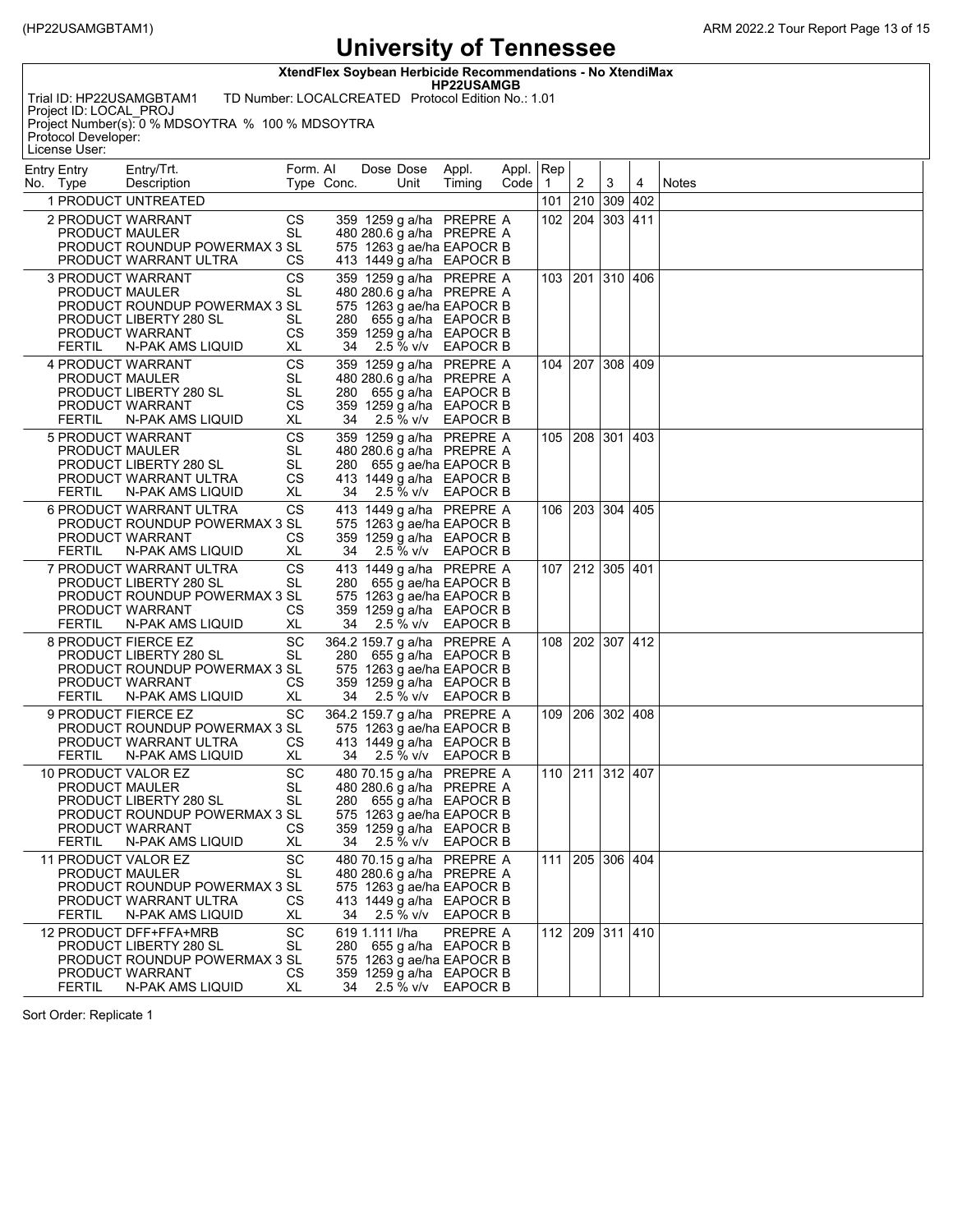| <b>PRES ZONE DEFENSE</b><br>Trial ID: HELMSOY<br>Location: JACKSON<br>Trial Year: 2022<br>Protocol ID: HELM<br>Investigator (Creator):<br>Study Director:<br>Project ID:<br>Sponsor Contact: |                                           |                        |           |                               |           |        |              |     |          |             |       |
|----------------------------------------------------------------------------------------------------------------------------------------------------------------------------------------------|-------------------------------------------|------------------------|-----------|-------------------------------|-----------|--------|--------------|-----|----------|-------------|-------|
| Trt<br>No. Type                                                                                                                                                                              | Treatment<br>Name                         | Form Form<br>Conc Unit | Form      | Type Rate Unit Timing Code    | Rate Appl | Appl   | $ {\sf Rep}$ | 2   | 3        | 4           | Notes |
|                                                                                                                                                                                              | 1 CHK CHECK                               |                        |           |                               |           |        | 101          | 208 |          | 304 408     |       |
|                                                                                                                                                                                              | 2 HERB ZONE DEFENCE                       |                        | DG.       | 5 oz/a PRE                    |           | A      | 102          | 201 | 310 401  |             |       |
|                                                                                                                                                                                              | 3 HERB ZONE DEFENCE<br><b>HERB HELMET</b> | 7.8 LB/GAL             | DG.<br>EC | 4 oz/a PRE<br>1.33 pt/a $PRE$ |           | A<br>A | 103          | 206 | 303  409 |             |       |
|                                                                                                                                                                                              | 4 HERB ZONE DEFENCE<br><b>HERB HELMET</b> | 7.8 LB/GAL             | DG<br>EC. | 5 oz/a PRE<br>1.33 pt/a $PRE$ |           | A<br>A | 104          | 205 |          | 301 402     |       |
|                                                                                                                                                                                              | 5 HERB BOUNDARY 6.5                       | 6.5 LBA/GAL EC         |           | 24 oz/a PRE                   |           | A      | 105          | 210 |          | 302 403     |       |
|                                                                                                                                                                                              | 6 HERB ZIDUA                              | 0.85 %AW/W WG          |           | $3.2$ oz/a PRE                |           | A      | 106          |     |          | 202 308 404 |       |
|                                                                                                                                                                                              | 7 HERB METRIBUZIN                         |                        | DF        | 5 oz/a PRE                    |           | A      | 107          | 203 |          | 306   405   |       |
|                                                                                                                                                                                              | <b>8 HERB PREFIX</b>                      | 5.29 LBA/GAL EC        |           | 32 oz/a PRE                   |           | A      | 108          | 204 |          | 309 410     |       |
|                                                                                                                                                                                              | 9 HERB AUTHORITY EDGE                     | 4.25 LBA/GAL SL        |           | 9 oz/a PRE                    |           | A      | 109          | 207 | 305 407  |             |       |
|                                                                                                                                                                                              | <b>10 HERB WARRANT</b>                    | 3 LB/GAL CS            |           | 48 oz/a PRE                   |           | A      | 110          | 209 |          | 307   406   |       |